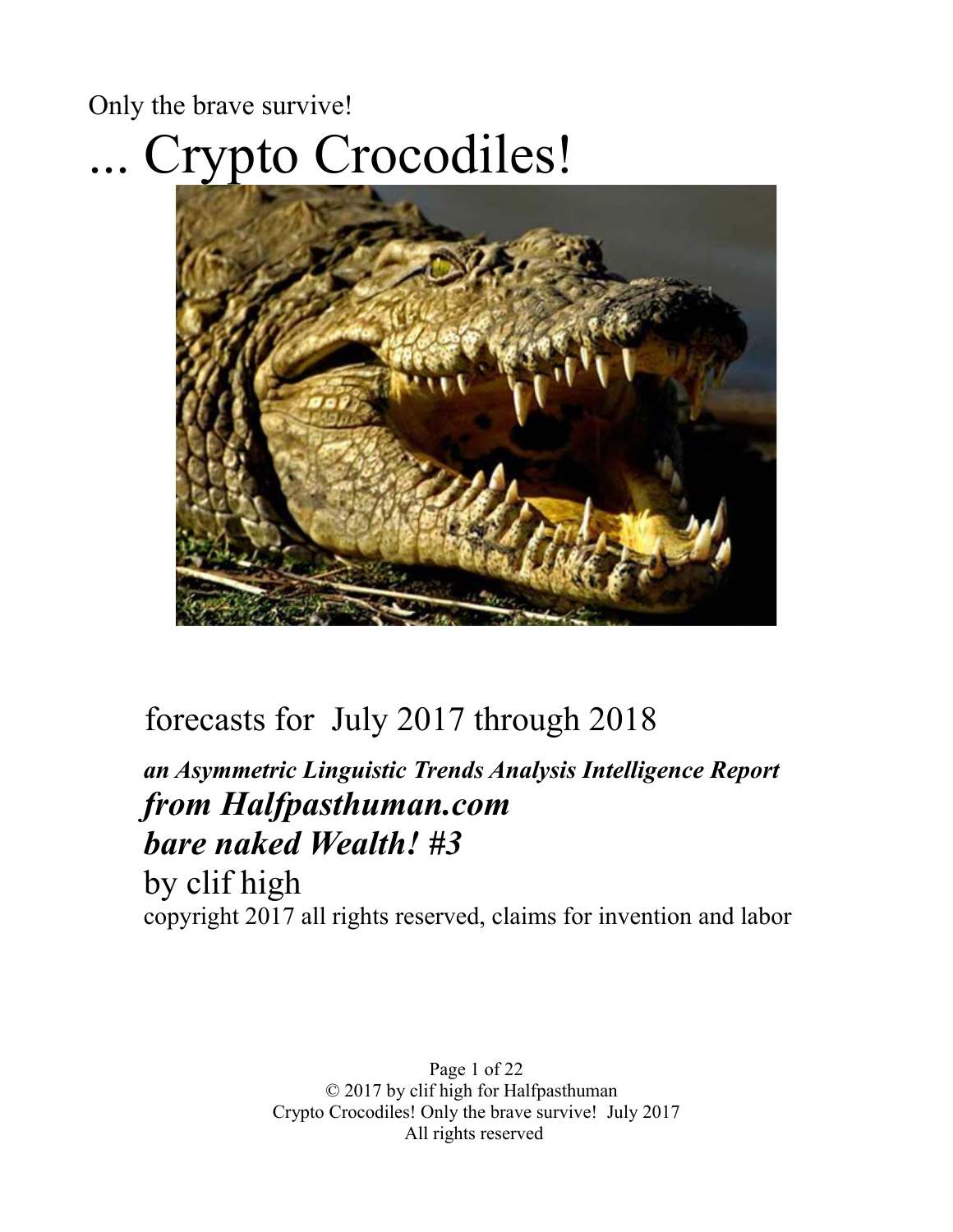Notes to Readers:

This is the period of the 'hyperinflation' language that has been forecast in the ALTA reports, and the previous bare naked Wealth report. Not all of the alt coins are showing in our data sets as surviving through the period of hyperinflation, which is also not clearly defined in its extent, but does show as continuing through into Fall (northern hemisphere).

Those alt coins (and others) listed are not guaranteed to survive this period, though many will. Those coins discussed herein met the requirement of having both minimum levels of linguistic support in terms of data sets, as well as having enough identified temporal markers to be able to provide the sophisticated speculator with some small, linguistic guidance to potential activities within the trading of these vehicles.

Again note that we are linguistically within a period defined as 'hyperinflationary'. This means that inherently risks are masked, or hidden by large capital inflows, but they still exist, and if anything are magnified.

#### **Trade on the information within this report at your own risk.**

#### *WARNING! Danger Will Robinson! Stop now. Go back up and read again!*

#### *Meta data*

From the last bare naked Wealth report:

The data sets have the emotional flow within the financial realm over the last half of 2017 running into a big 'intensity wall' of rising emotions over Fall (northern hemisphere) that the data sets have deriving from 'imploding', and 'self-immolating government'.

As may be seen from the vantage point of any time after the Summer Solstice (northern hemisphere), the forecast of previous ALTA and bare naked Wealth reports have proven to be accurate at least insofar as the developing shift of capital into the cryptospace.

Our data has the cryptospace events over July through September as being impacted by the developing 'intensity wall' of the 'failing government' language. This can be interpreted as a "pressuring" of all aspects of the cryptospace story. That is to say, the rises will be steeper, the falls more precipitous, the

> Page 2 of 22 © 2017 by clif high for Halfpasthuman Crypto Crocodiles! Only the brave survive! July 2017 All rights reserved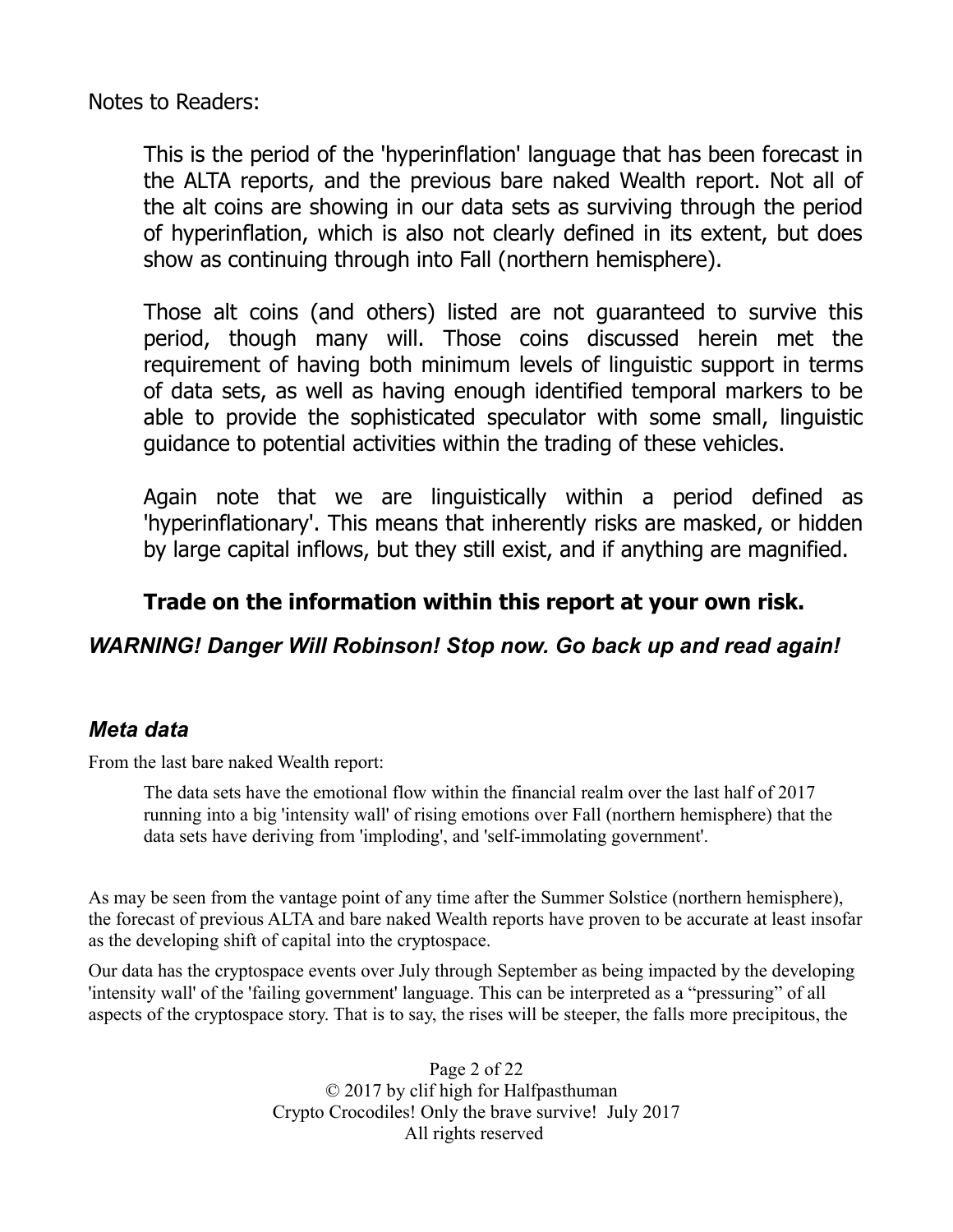recovery more rapid, and all the language associated with the cryptospace taking on an 'intensity' that many will find difficult to absorb. Our data has the ratcheting up of the 'intensity' values within language growing over July and into August to be released into 'market actions' as August proceeds. There are indications of 'release emotion trading', or 'whew, dodged a bullet there, now another trade' sort of mentality appearing as several 'episodes' of 'government failures', or 'serious mistakes', or 'mistakenly directed energies (called by them a 'success')', will be building up over a short enough period of time to leave an 'emotional residue' on the trading communities. The data has some of these 'trading communities' as being 'treading water', and 'splashing about (lots of froth, little progress)' due to the 'mistakes' or 'barriers' created by 'government in distress'.

The language showing up for July includes major aspect sets headed by 'aggressive', 'energetic', 'frenetic', 'frantic', 'chaotic', and other words that are going to a description of lots of 'activities' at a very 'energized pace'. There are sets indicating that the pace will be kept up through August.

From the last week in June (the solstice) through the end of the third week in July, we have data indicating we all should be feeling the ramping up of the 'intensity' aspect of this Summer (northern hemisphere) that is forecast to build into a 'wall of intensity' in September as the 'global government woes' blow out past the 'secrecy barriers' into global humanity awareness. These sets include explicit references to 'leaks' of 'secrets of failing' and 'failure in government' that are forecasting a 'whipped up' few months of 'emotional turmoil' gripping 'traditional markets', and 'traditional government'.

As the 'intensity' emotions build in more or less 'developing chaos' within humanity over these next few months, modelspace shows it all 'breaking into consciousness' of the general public in the 6/six weeks from the last week in June through the end of the first week in August. It is August  $4<sup>th</sup>$  that shows as the emotional crescendo for these sets of the 'breaking into public awareness'. These sets are explicitly referring to the 'liquidity freeze' discussed in previous ALTA reports over these past 19/nineteen months. These sets are indicating that the 'unaware population' will be 'impacted' by the 'liquidity freeze' as the 'social institutions' begin to 'fail', thus putting pressures on 'government' at a global level.

**Note on crypto meta markets movements:** the data is suggesting that a curious effect, called by us here at hph, "sloshing", that is caused by movements of large amounts of wealth into and out of currencies. Our data forecasting modelspace is warning about the 'sloshing' effect, but also about a 'hidden cause' which are the 'openings' of the ICO's that will be occurring. The idea is that as the new currencies are each coming on line, some of the liquidity in existing currencies will be drained out. This 'sloshing' effect is a contributor to the wild and wide swings to be witnessed over Summer (northern hemisphere) 2017, and beyond. The more popular and over subscribed the new ICO offering, the harder the slosh will hit. This is expected to be very difficult for ETH as it is the most commonly used cross currency at this time.

**Note on dates:** there are dates provided within this report that are to the level of granularity that the data types allow. Please note that these are ALL assumed to be within the minimum error range of IM data or 3+ days.

#### **Trade with dates from this report as targets at your own risk.**

Page 3 of 22 © 2017 by clif high for Halfpasthuman Crypto Crocodiles! Only the brave survive! July 2017 All rights reserved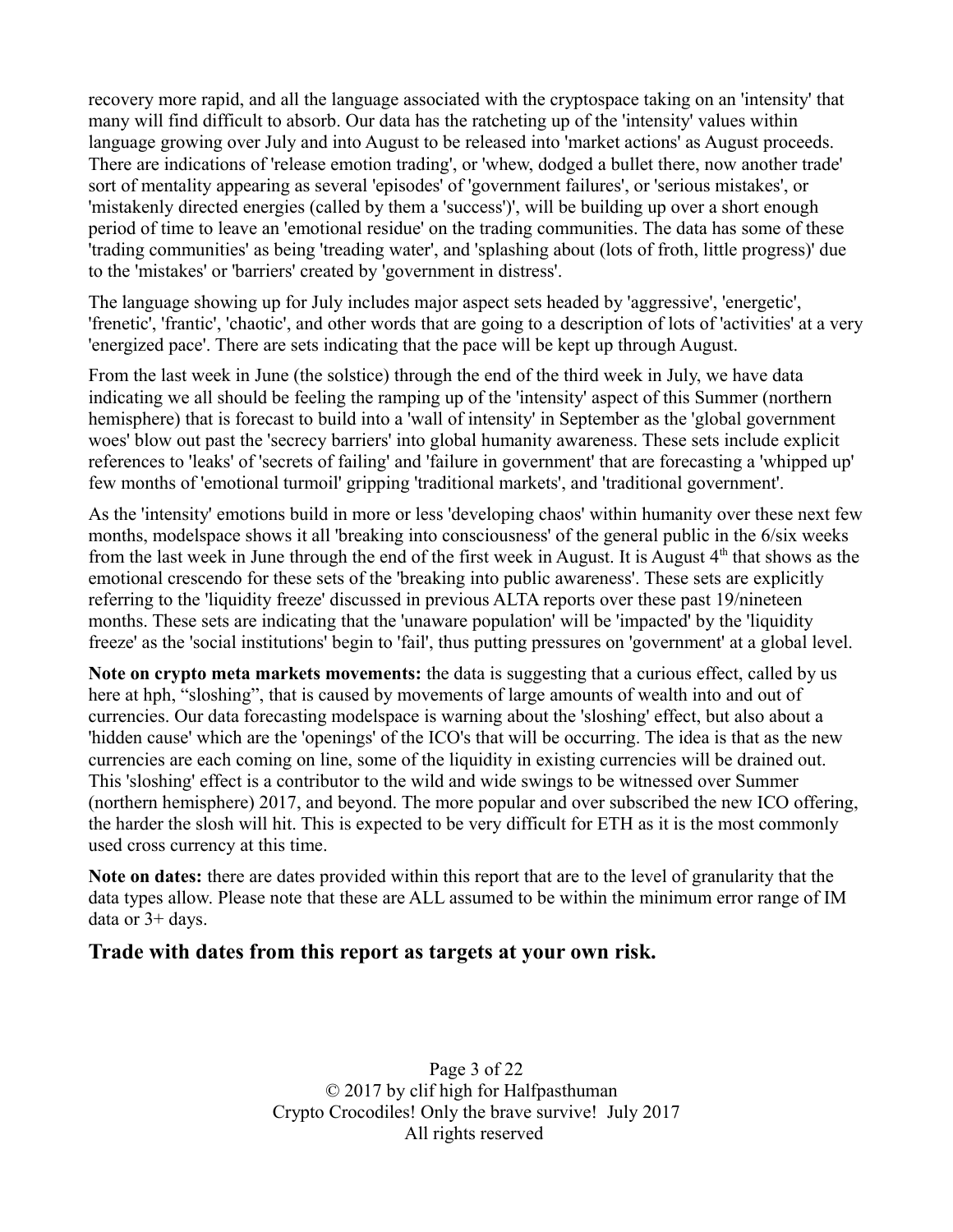#### **Legend:**

In analyzing alt coins, I seek for **clarit**y of purpose, **quality** of code, **dedication** of community, and **capability** of code implemented by the community to reach the purpose.

Please note the following observation: UNLIKE previous technology driven social changes, there is no inherent first mover advantage in CryptoSpace. Software innovations can easily be copied, eliminating any claimed technology advantage.

#### **Codes to be encountered in this report:**

**Acquire to hold** [long term, short term to be indicated] = applied to specific tokens or coins or complexes.

**Acquire this space** [sub categories of cryptocurrency] = portfolio balancing should include from this space.

**Cautious Acquisition** = likely short term profit potential exists, but some aspect of the coin, the space, or the developing environment suggest being very aware of changes with the expectation of rapidly exiting the coin or space.

**Flutter** = potential exists, the space is cluttered, the coin/token/complex under discussion does not have enough differentiation or data to warrant more than a minor play due to some small level of future potential. Acquire and transfer out during periods of rising demand strength should developments warrant, but likely outcome is none to small levels of growth over the shorter term.

**Punt** = acquire with awareness of risk, potential for immediate release pop, **likely** followed by near term drop and uncertain future prospects.

## **CryptoSpace**

## *Openings – debuts into cryptospace*

This section reviews new offerings in cryptospace on technical and linguistic levels. In this section are discussions of the new coins, tokens, and complex structures that are soon to be offered , or are already in the ICO phase.

#### *Bancor*

The Bancor network token is undoubtedly going to make someone some money, and may even pay off for some very early participants, but the underlying premise is flawed, the language describing their purpose is vague, and much of the presumed value of their coin is in other coins, thus they are

> Page 4 of 22 © 2017 by clif high for Halfpasthuman Crypto Crocodiles! Only the brave survive! July 2017 All rights reserved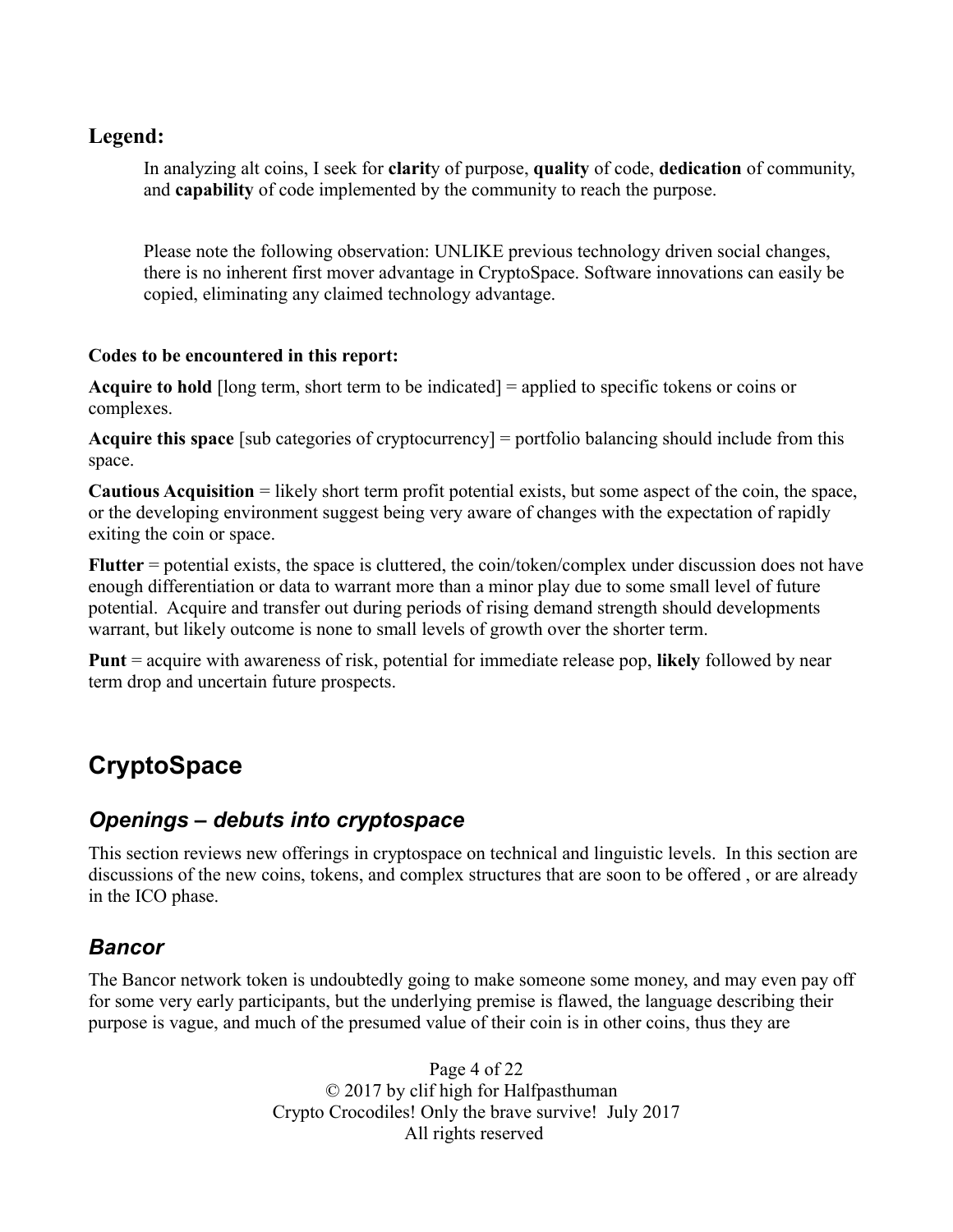vulnerable to both individual coin fluctuations, as well as network irregularities not foreseen by their programmers. The claimed special use case is not sufficiently robust to prevent other coins from naturally evolving this function. By analysis, including technology appraisal, there is not enough to distinguish Bancor in cryptocurrency space, other than a vague attempt to replicate some banking functions. A shorter term also player not likely to survive the competition over these next few years.

Punt potential.

## *CryptViser*

An encrypted business network for communications that will rid the blockchain, the CryptViser linguistics are within the range of one of the many applications for blockchain technology that is indicated to be emerging over next year. The space is indicated to thrive.

CryptViser may be able to pull itself through the competition that will arise in this space. Their technical approach, as it is detailed, seems feasible. Now the question comes to implementation. And can they sell it to emerging business interests.

Acquire the space [encrypted coms over blockchain for business].

Flutter.

https://ico.crypviser.net/

### *Dao.Casino*

An online gambling venture self funding method rather than a true cryptocurrency. Noted herein as the first in this sub category of eSports.

A category of tokens NOT for the outsider. Many sets in our linguistics predicting chaos, and many closures, and forfeitures involving online casinos.

Much risk! These casino offerings will be gambling in and of themselves.

## *Encrypgen*

Hints from universe abound. Encrypgen is a non-coin coin with a social message bound to medical practices including the legal backing for 'medical' procedures. This sort of stew is a long slow cooker that rarely yields any significant flavors or taste benefits. The mixture of these interests would seem to be contradictory, and in contention. Also, never trust a trust-seeking company that does not do their own due diligence on their own site/code. Many flaws exposed for a group claiming to represent data security.

Punt potential due to medical connection. Much risk of holding long term.

http://www.encrypgen.com/

Page 5 of 22 © 2017 by clif high for Halfpasthuman Crypto Crocodiles! Only the brave survive! July 2017 All rights reserved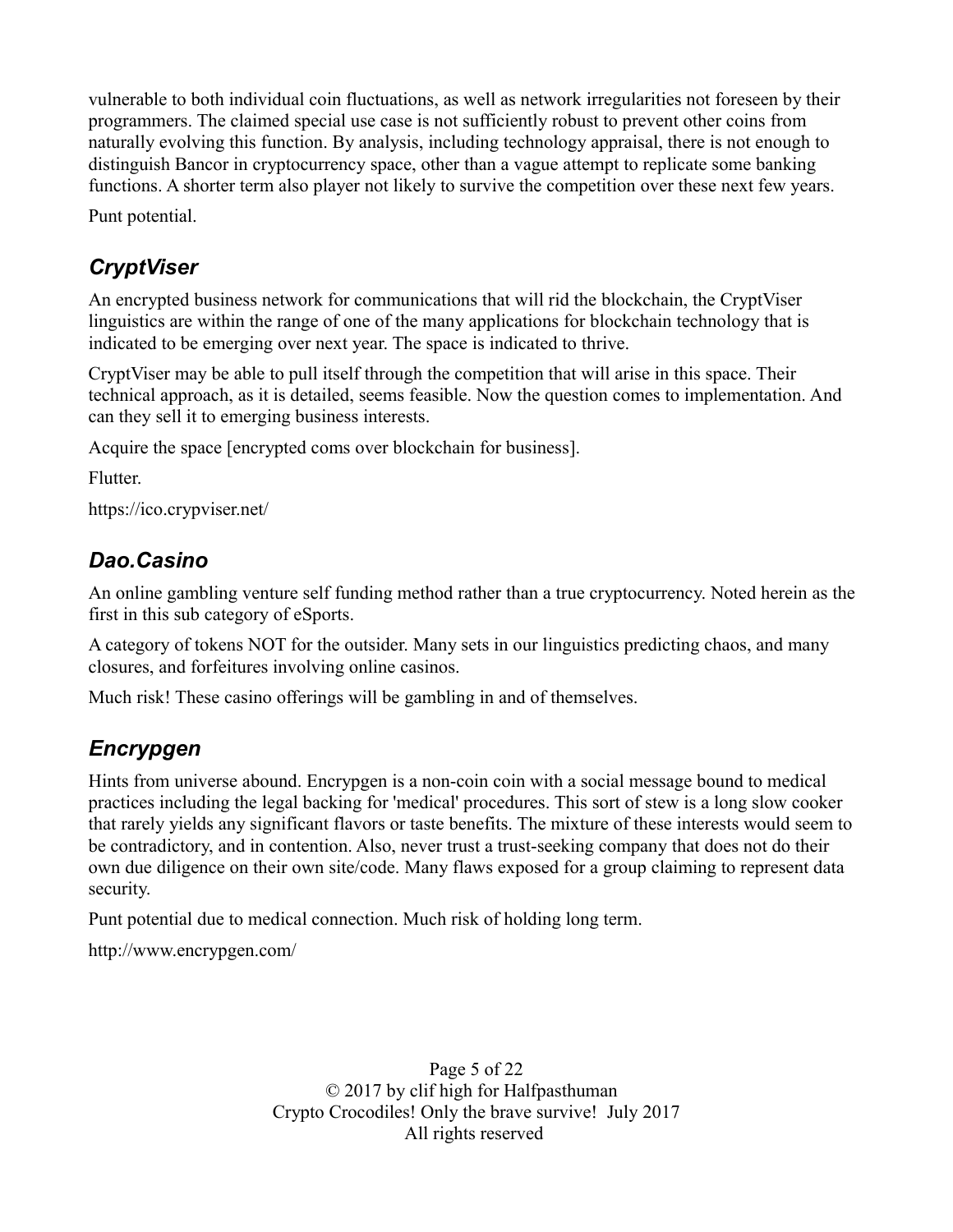## *Fantasy Football Coin*

Language in modelspace has been confirming for several months the rise, and continuing progress of the eSports categories in all their plethora. It is a wide field, full of players, with more on the way daily, all metaphorically using sports metaphors, but many of the coins in this space will be very long term MVPs to those with the savvy to quarterback their own scouting.

If you are not mindful of the eSports space in general, it is best left to those more aware of the nuances that will determine success.

In this instance there are 3/three of the required 4/four components for this coin to have long term success, and it may well gain the fourth as it is the first mover in the space with the level of presence required to achieve network effect.

Specialized Space [eSports] ~Acquire assuming in-depth awareness of the space.

Acquire to hold.

https://www.xfccoin.io/footballcoin-ico/

## *Giga Watt*

Offering exposure to the infrastructure for the 'new economy' and 'new currencies' long discussed in our predictive linguistics work, the Giga Watt concept coin is tokenizing the sales of equipment into the mining communities.

Noting that there are reasons to mine even if it is not 'profitable' from the actual coins mined, we here at halfpasthuman are going to be joining in on the mining of several of the coins. The space of providing purpose built mining equipment, as noted at the site, has been the real money maker in most all of the previous gold rush periods. Nordstroms store chain is a perfect example that arose from selling shovels to miners in the 1800's Alaska gold rush.

Acquire this space [mining equipment sales]. Very long term hold.

Cautious Acquire.

https://cryptonomos.com/

## *Kin*

This is the coin of the Kik social media (chat app) 'ecosystem'. This coin is likely to have staying power, and advancing power as it is both designed (in terms of its intended use) and socially driven. The largest element suggesting success is the very dedicated instant user base of the Kik social media platform. This base is self-guesstimated to be 350 millions by the Kik analytics. Equivalent to the population of USA (more or less), Kik platform offers linguistically cohesive user discussions that also are positive indicators of a successful coin.

Not yet 'live' at the time of this writing, the above analysis is suggestive of another 'hit' in the coin universe as it is rolled out, and put through its paces.

> Page 6 of 22 © 2017 by clif high for Halfpasthuman Crypto Crocodiles! Only the brave survive! July 2017 All rights reserved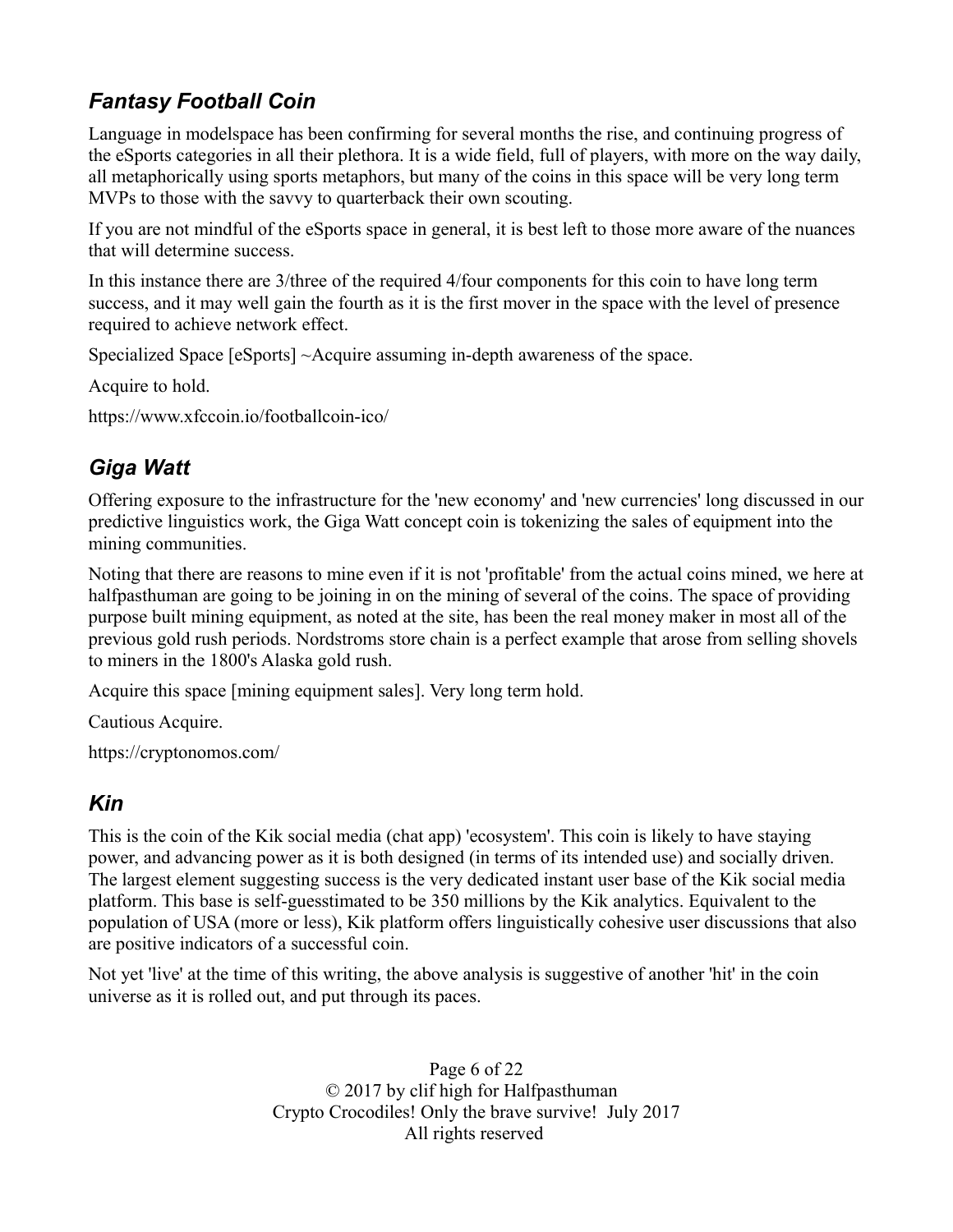Acquire this space [Kik social media]. Hold this coin. https://www.kik.com/

#### **Moeda**

This is a complex token. It blends P2P lending, microlending, social engineering, and banking for a Brazilian female audience and market. While the coin is offered globally, and may offer exposure to this specific niche of the Brazilian market for crypto, it may well fail given the complexity of the blend they are trying to achieve. If it should survive a year of actual operation (one tax cycle in Brazil), the issue thereafter would be repayment rates. Social coins, especially in these next 9/nine years of vast social unrest across the planet, will be very vulnerable to shifting social winds. The business case use supports this coin at least through the initial offering period into the quiescence of implementation.

Cautious Flutter.

### *Monaco Bank Card*

An offering from Visa for a specific niche market favoring Euro based cross border sales, the Monaco Bank Card ICO is open as of this report creation. It is favored in the data to some very very small extent in that there are sets within the larger cryptospace linguistic structure indicating that 'cryptocurrency debit cards' for lack of a better description will grow to take over the 'transition markets' from the 'legacy fiat financial system' as the new cryptocurrency world unfolds. This is not specifically focused on Monaco, but it does occupy that niche.

Acquire this space [card delivery services for blockchain coins], short term to medium term hold.

Cautious Acquire.

#### *OpenAnx*

OAX is a concept coin that is in a very early stage of funding. Assuming that they meet their assumptions, their first entry into the markets will be in early 2018. While the concept is valid, that of open exchange of tokens and coins across the distributed network of Ethereum, the space is rapidly filling, and to a certain extent, the first mover advantage in this technology sphere will be bestowed on the experienced, trusted brand that emerges with the first low cost solution. Price shaving thereafter will not be enough of a distinguishing characteristic to increase success.

Acquire this space [distributed exchanges].

Flutter. Very long term, many potential points of failure, large competition base rising.

<https://www.openanx.org/en/>

Page 7 of 22 © 2017 by clif high for Halfpasthuman Crypto Crocodiles! Only the brave survive! July 2017 All rights reserved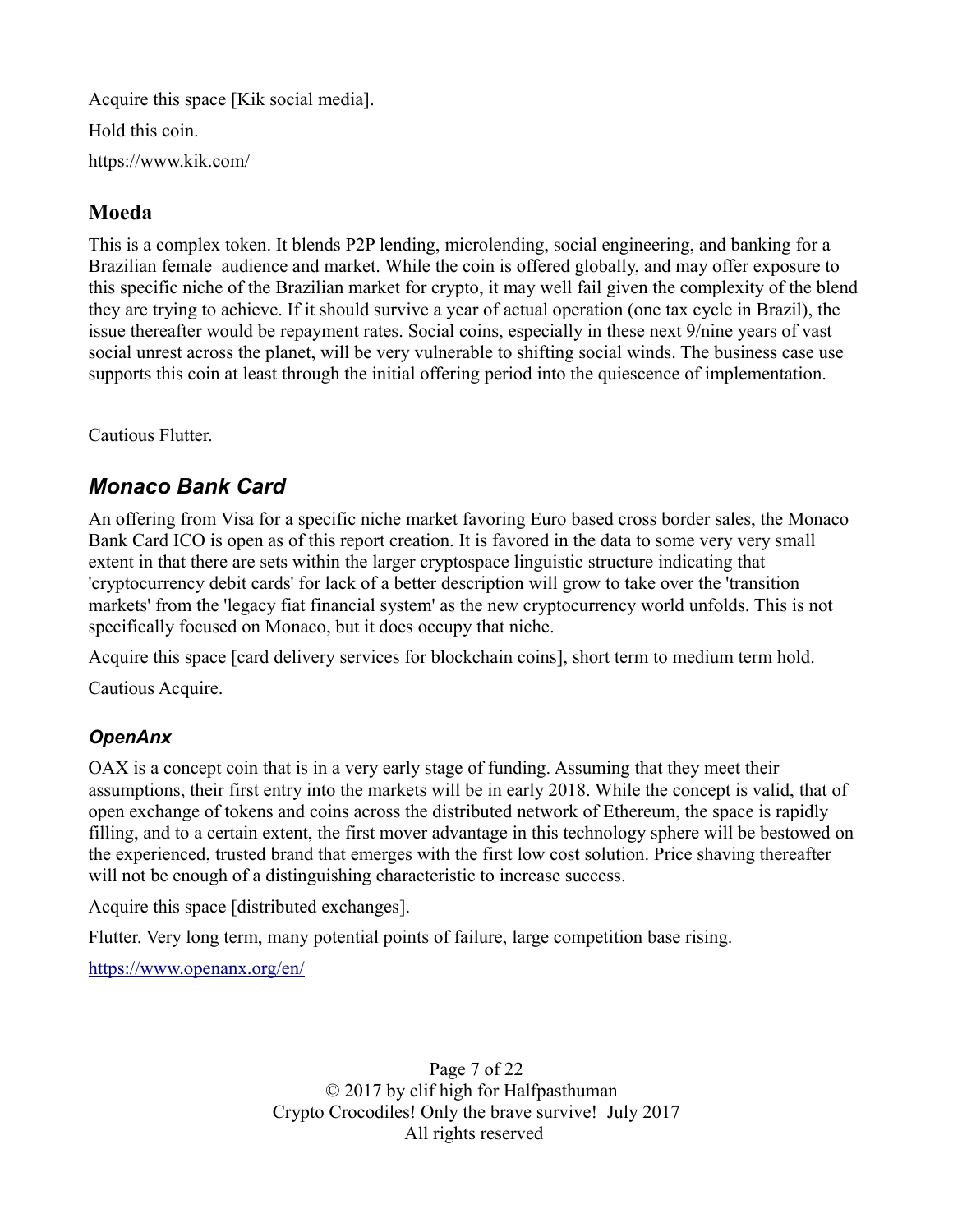### *Rex*

Rex is a very ambitious plan to replace the real estate listing and sales infrastructure within the American and Australian markets with a software infrastructure that is composed of interacting apps to provide the various legs of that service.

Rex as a concept and a company has a very long term goal of a 3/three year roll out of their entire package. This may be too long to avoid the competition that we have already identified rising on other platforms. This includes a pure Ethereum and ETH based listing and sales/escrow group that we know to be forming now.

The space of real estate transactions is conceptually ripe for blockchain and app disintermediation, however there are legal, and regulatory frameworks that will intrude. These legal obstacles may allow Rex to reach its desired implementation less encumbered with competition than may seem from this vantage point.

Acquire this space [real estate disintermediation]

Cautious Acquire, long term.

https://github.com/rexmls/whitepaper/blob/master/readme.md

### *Skin Coin*

As forecast in previous bare naked Wealth reports, the 'games meets coins' sets are now being fulfilled by Skin Coin as well as several others emerging from the 'network games space'.

The Skin Coin is being touted for the eSports enthusiast at all levels including prizes, and gambling. The Skin Coin, both in concept and in stated path to execution appears to have 3/three of the 4/four essential elements of technology for long term value.

It is quite clear the 'game coin space' will exist, the question at this point is will Skin Coin develop its first mover lead into a technical and social advantage that will allow it to gain and keep brand recognition in the space.

Acquire the space [eSports games gambling], very long term hold.

Cautious Acquire – potential long term value to this coin.

<https://skincoin.org/>

#### *SkyCoin*

This is a more 'techies coin' than most. There are social and network values associated with the coin that have very long term existence in our data sets. The processing shows that several coins/tokens will be at work in 'dark net reorganization' over these next few years. There are data sets now that are forecasting an 'explosion' of value within the 'dark net' space out a few years. The idea from the data sets is that a 'secret space based enterprise' is/will be funded by some form of 'dark net coin'. These sets

> Page 8 of 22 © 2017 by clif high for Halfpasthuman Crypto Crocodiles! Only the brave survive! July 2017 All rights reserved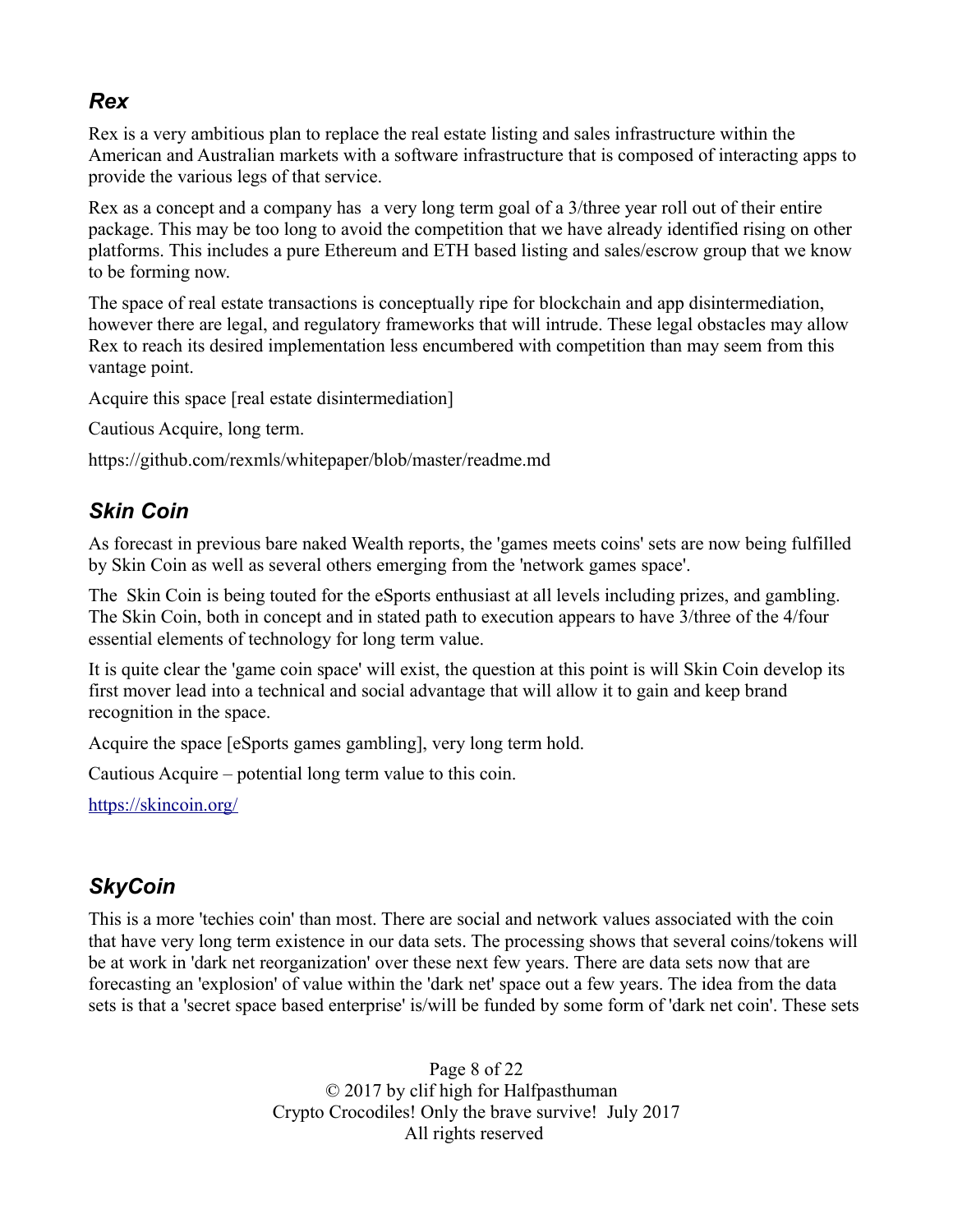have an '8/eight year' projection with, as noted, an explosion in prices at some point at least 19/nineteen months out from the creation of this report.

Acquire the space [dark net engineering]. Long term hold. \*\*merges somewhat with IoT in a few years.

Cautious Acquire – potential long term

Acquire this coin for this space [dark net restructure]

<http://skycoin.net/>

#### *SONM*

Yet another super-computer-by-aggregation-tied-to-a-coin approach. This space already has first mover advantage elsewhere, and this offering is technically tenuous in terms of tenacity to see it through. However, those cautions expressed, the space itself will be productive according to our data forecasts. Will this coin?

Acquire this space [supercomputer by aggregated resources].

Flutter. Very long term if any potential.

<https://sonm.io/>

#### *Status*

Status project is described as producing a 'light' client for the Ethereum blockchain that is intended to provide a smart device access to the blockchain. In one view the Status cryptocurrency can be viewed as being the use token of the community building a DApp (distributed application) that intends to produce and support an interface to the Ethereum blockchain.

This project necessarily invests a significant portion of the verbiage into a discussion of their community social expression as to how the 'network tokens' will be allocated. This is necessary these days.

What makes this project interesting is two fold; first the 'light Ethereum client' is exactly a technology fit for current market conditions, and their approach in community building is linguistically supported by all their literature and discussions. It remains to be seen whether the community can maintain the effort long enough to dominate the niche in the playing field, but it seems that initial success, both with the coin offering, and their product service niche identification are very promising. Further examination reveals that they have two of the four required criteria for effective technology introduction, with some hints that they may develop towards an effective complete technology.

The technology niche is wanting for just such a product, and it has potential for both internal expansion as a product category, as well as extra-niche product harmonization.

These tokens are likely to deliver a good first issue pop in price, and also, in my opinion of the linguistics, are offering at least a medium term hold for that greater return on investment.

https://www.youtube.com/watch?v=Je7yErjEVt4

Page 9 of 22 © 2017 by clif high for Halfpasthuman Crypto Crocodiles! Only the brave survive! July 2017 All rights reserved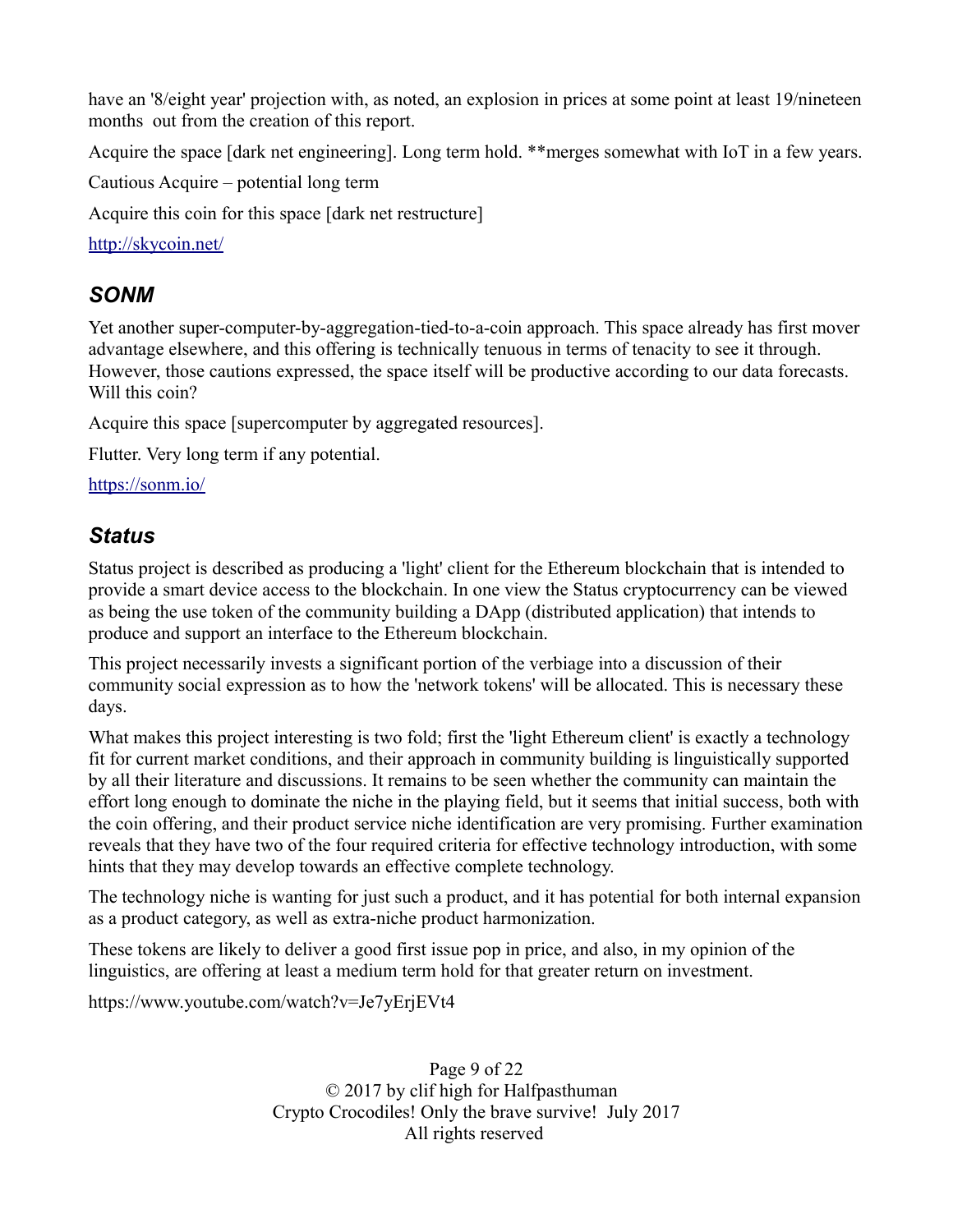## *Zrcoin*

This is a commodity based coin that is structured to fund mining operations for Zirconium dioxide. A very necessary material in the technology cycle at several key points, this coin is intended to tie production to cryptos.

This space of [commodity cryptos] is going to be very crowded over the coming years. This coin offering is the first cohesive approach to be seen in the space. Does not necessarily mean it will survive the many challenges to the idea and its execution.

Acquire this space [commodity tied crypto]. At some point many of the technical to legal questions will be resolved, and the commodities to cryptocurrency space will be very productive. We are years away from stability in this area. Caution on any investment, and always assume a very long term return.

Flutter.

## **ShitCoins:**

Our shitcoins list means that 'something does not smell right' with these offerings. Either it is an outright scam, or their mission, thinking, code, or community does not pass muster with our standards. Does not mean these offerings will not gain in value, nor persist, but it does mean that we will not be tracking their progress, nor reviewing their status unless there are clear predictive linguistic clues to do so.

Coins can be on this list due to their website linguistics being 'fuzzy' relative to their niche, and stated goal. The idea being that if the can't clear express their intention, and market deviation, the likely can achieve neither.

It can also be that a coin makes it to this list due to vulnerabilities either in the coding approach for the coin, or the underlying material world assets. In the latter case, many of the commodities tied coins are not well thought out, and are vulnerable to such things as law suits, and sovereign actions, which would affect the assets outside the control of the coin issuer.

In other instances, the coins are being proffered by individual firms, non communities, and other entities not readily defined that can place the stated offering at risk of failing to reach its goal.

#### **Agoras** coin

**Agrello** – legally binding smart contracts may sound like a good idea, but legality does not now, and cannot enter into the interaction between two software robots. So software has disintermediated legal systems in the operational area of the cryptospace. Flawed concept.

#### **MyBit** coin

**Acchain** coin - (asset link based (real estate) nuff said). Real estate ties to coins are so problematic on so many levels it is doubtful any really successful concept will arise to effectively tie these two.

**OnPlace** Investment coin. Tokenized abstraction of venture capital betting on specific management.

**OroCrypt** – Yet another gold backed crypto that has not defined nor eliminated the extra-systemic

Page 10 of 22 © 2017 by clif high for Halfpasthuman Crypto Crocodiles! Only the brave survive! July 2017 All rights reserved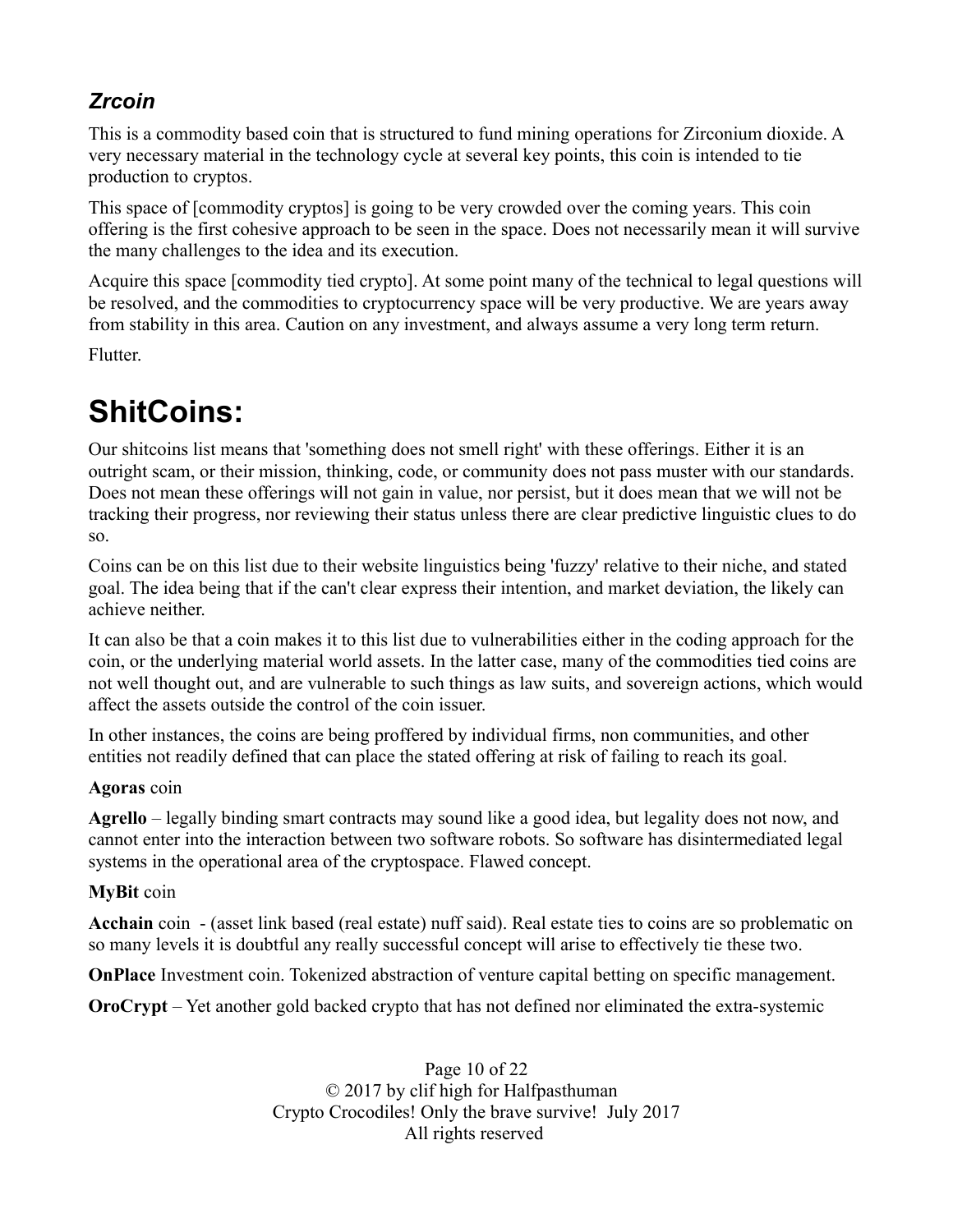vulnerability of the vaulting issue. Based in Panama makes no difference to the issues around legal claims and vaulting costs.

## *Developing – the continuing story*

This section discusses existent tokens/coins and clues as to future performance from our deep linguistic data mining.

### *Bitcoin*

 Yet more all time highs are going to be manifesting over the rest of Summer (northern hemisphere). In the Bitcoin space, the data has potential for two swings, not too violent prior to the August 1 maturation date of the BIP 148 proposal. These sets have a potential for severe volatility only existent from price pressures from market actions. Repeated another way for clarity; whatever price volatility may exist in Bitcoin over these next 6 weeks from the date of posting this report, the data is only showing market forces moving the price, not technical problems with the blockchain itself.

That said, it needs to be noted that all of July, August, September, and October, show up as being 'exchange bog down months'. The data sets would have the 'exchanges bog down' months as being the reason that Bitcoin is only at \$13,808 in early 2018. These sets are suggesting that speed issues will have been resolved by 2018 as Bitcoin will be moving for its 'crossing' where it will be worth more than the Dow Jones Stock Average.

Acquire and hold. Cryptocurrency wealth store.

## *Bytecoin*

Still showing in modelspace as being a long term gain prospect, although very small within cryptospace, the Bytecoin story needs to last through the next few months of hyperinflation and the sloshing of capital within cryptocurrency markets before the validity of the long term data can be ascertained.

The problem is that bytecoin is competing in a space (anonymous payments) that is getting crowded and showing to be even more so in just months. This competition will effectively remove any first mover advantage in any of the sub categories as 'technical innovations' begin to become the 'point of product differentiation'.

While a good value at this juncture, the prospects diminish with both time and the crowding of the space.

Acquire for gains. Actively traded may yield more dynamic movements than other cryptos.

#### *Dash*

While the previously discussed temporal marker for Dash coin of the 'political resignations' (likely US

Page 11 of 22 © 2017 by clif high for Halfpasthuman Crypto Crocodiles! Only the brave survive! July 2017 All rights reserved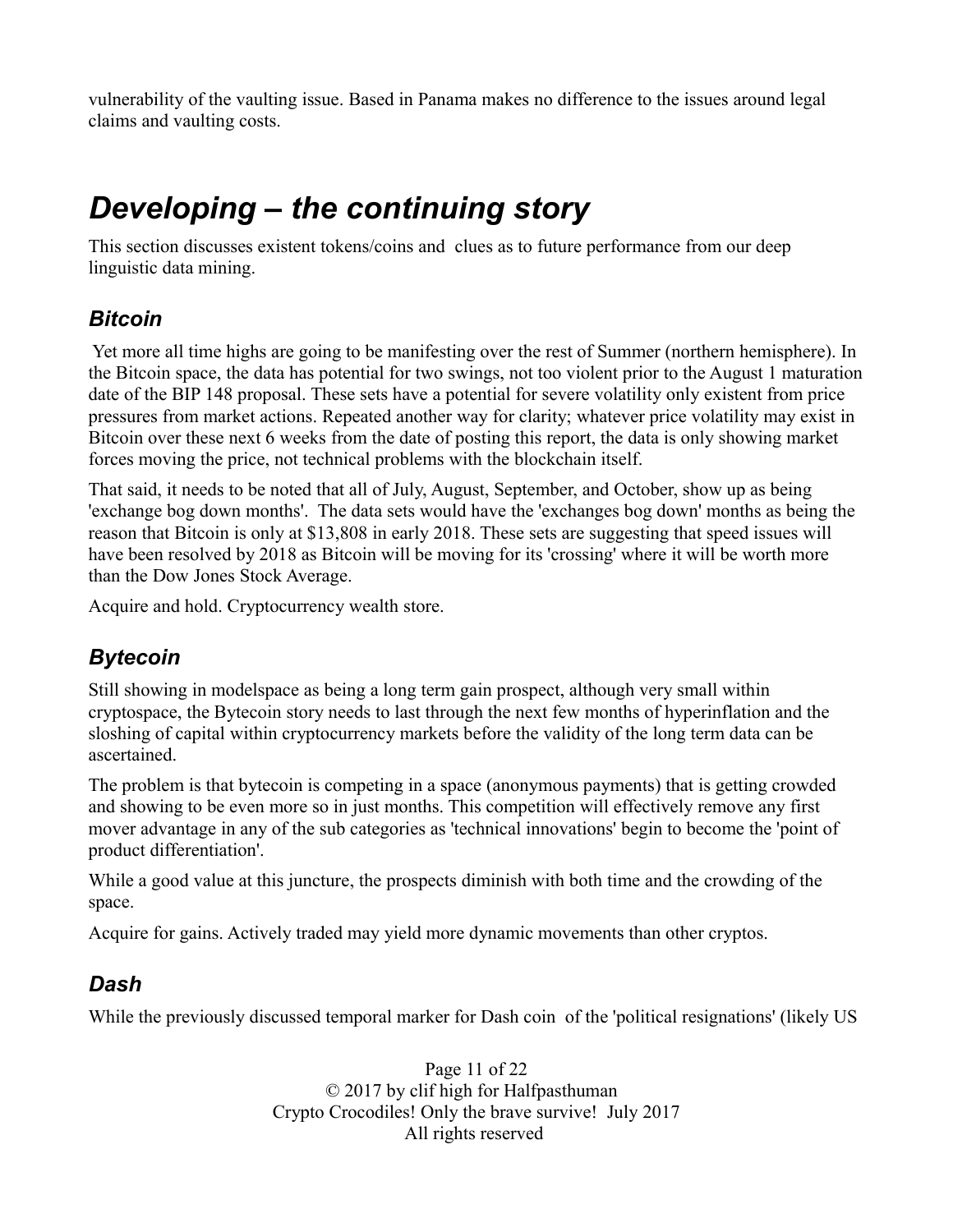or UK, multiple announced in a single day) has just yet occurred at the time of the preparation of this report. The manifesting problems in the UK with the T. May administration are now fulfilling the language of the temporal marker to the level of 29% on our reconciliation, so the conclusion is at this time that the Dash coin movements in price, as forecast in bare naked Wealth #2, both relative to the US dollar, and other cryptocurrencies will be emerging over these next few weeks.

These sets have a pop, drop, and pop scenario unfolding in Dash as the explosion of prices of tokens reaches another level that seems to provide, not feeding upon each other, but rather combination and multiplication. The Dash coin yet remains as a presence, it also remains as a very expansive presence as the volatility increases. This is to say, Dash abides as many networks, are trashed by the violent swings that will be occurring over the Summer (northern hemisphere).

The social design of Dash increases the value over time, that is to say, the longer one holds Dash, in spite of swings in price, the larger the percentage of gain is indicated to be retained by our data forecasting.

Acquire this space [networks payment layer]

Acquire and hold.

## *DigiByte*

A long legged member of the global networks payments coin niche, Digibyte is indicated in the data to find new outlets for its use case within this niche, as well as to make some explorations in new niche, as well as new delivery systems. These are forecast in the data as bringing attention to Digibyte.

In the coin's favor are strong management, good technical concept vision, well defined markets, and the language to support same. Further there are the required community and rewards aspects for mining and other contributions to Digibyte growth.

Well established and growing. Digibyte has long term growth potential even as prices escalate in the shorter term.

#### *Dogecoin*

Yet again, Dogecoin shows up as a beneficiary of the 'sloshing' of capital into the cryptocurrency kennel. This dog is still showing up with fight in the price versus risk ratio that will be bolstered by the all important community support aspect of a successful cryptocurrency. The Dogecoin references in the data persist in indicating this coin as barking a lot, producing much excitement, and jumping up into your face periodically when you least expect it.

For those who like Dogecoin, nothing in the data suggests any reason to sell.

#### *ETH Ethereum*

Our data sets would have ETH being at a level of \$1321 as Bitcoin is hovering in the \$13800 range in late January through into February of 2018. For both of these, the traveling is described as 'jumping', ''bumpy', 'volatile', and 'seemingly chaotic'. This last is indicated in our modelspace due to the plethora

> Page 12 of 22 © 2017 by clif high for Halfpasthuman Crypto Crocodiles! Only the brave survive! July 2017 All rights reserved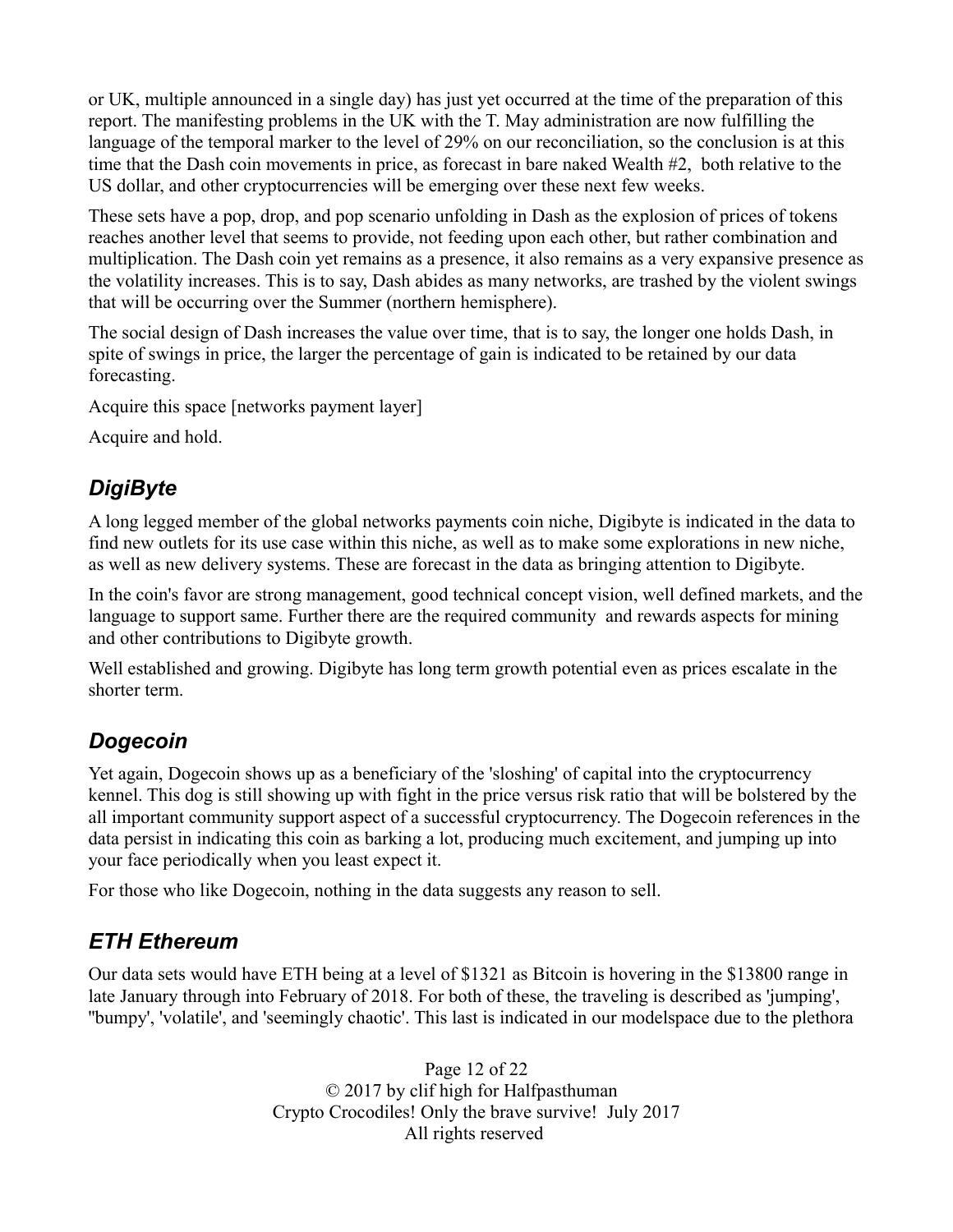of new tokens, coins, and other monetized digital offerings over these next few months into 2018.

Near term volatility is indicated to 'wring out' many of the weaker holders not only just due to the severity of the swings in price of ETH, but also due to the relative performance of the latest and greatest crypto momentum play of the moment.

Acquire to hold. Use of the coin as common point of interchange SHOULD be expected to cause large movements in both relative exchange values, and availability. Further it need to be noted that new coin offerings are likely to cause further supply and demand issues within the coin.

Acquire to hold. Acquire to use as gas for commercial enterprise interaction on Ethereum.

#### *Ethereum Classic*

The 'drag' upward in price for ETC is indicated to be slightly faster than in previous months, with ETC reaching for new all time highs with more frequency. The data has some bursts to be followed by 'sloshing' as the price falls, the people will sell out and into other coins. These episodes are not indicated to significantly alter the progress of ETC in its new general trend-line (as of early July), but, as with Bitcoin, will be creating the 'teeth' effect in the chart.

#### *Litecoin*

Litecoin is indicated to be gaining a bit of early shine from developing stories in both the transactions space, as well as 'value' plays. The 'transactions' stories are forecast to begin to grow as 'retail' and 'wholesale' uses of Litecoin will be showing up even in msm (main stream propaganda press, aka 'legacy media'). Again, as noted above, the msm propagation of the stories will be the temporal marker for the next leg up in Litecoin price discussed in previous ALTA and bare naked Wealth reports this year. The Litecoin versus ETH language can also be expected to ramp up with the new use-cases, and the rising price competition seemingly manifesting.

The data suggests that much 'touting and pump/dump' language will flourish briefly. Do not be deceived at the froth in the language, nor the relative prices of various offerings. Litecoin and ETH are NOT directly competing within their use-cases, and both will be long term holds for value, with the value deriving from where they differ, not where they are similar.

The Litecoin use case in the forecast modelspace developments shows as dominating in many different Point-Of-Sale, and POS2IoT interconnections.

Acquire this space [payments, transfers].

Acquire and hold. Long term value, long term potential.

#### *Komodo*

Data still has Komodo to be acquire due to reward to risk ratio over time. Acquire and hold.

Page 13 of 22 © 2017 by clif high for Halfpasthuman Crypto Crocodiles! Only the brave survive! July 2017 All rights reserved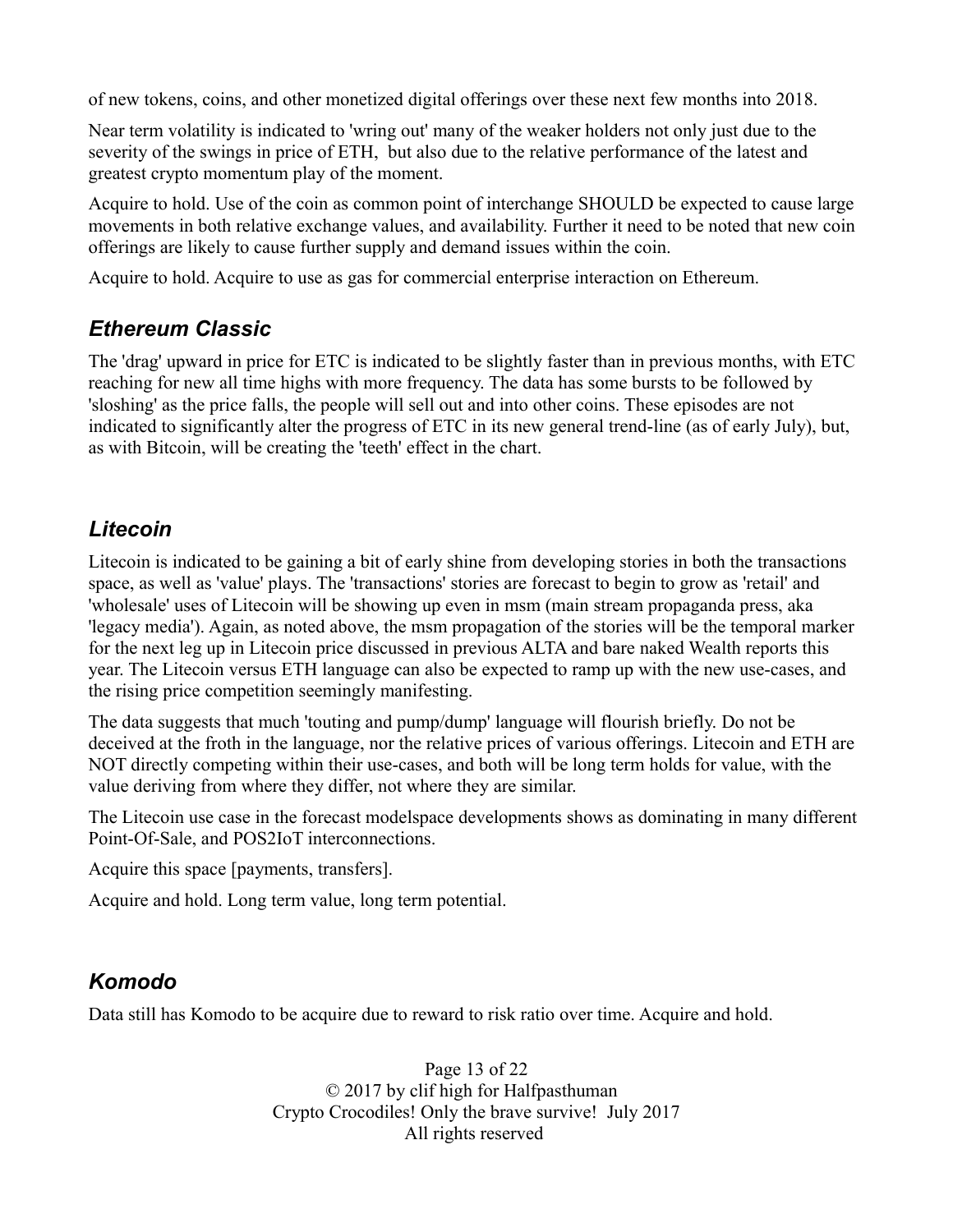#### *Monero*

Very good value still showing in the data sets as a acquire for growth. In the crowded anonymous payments space, but long established, and good community, growing exchange base.

#### *UBIQ*

The ubiq network is based on the claim of an improved Ethereum code base. While it is true that all code can be improved, it is also true that there are very few barriers to adoption within software. The ubiq network has some very interesting features, a definite vision, and a sales effort to achieve that vision.

This coin is in a very delicate space that will require that the core developers maintain a clearly distinct difference from the Ethereum network in order to maintain marketing presence. There are many pointers to success for this coin, however, the longer term prospects are not good as it will always be a race against adoption of the innovations within their competition, Ethereum.

Outside of issues of too tight control over coin issuance (a sign of a pump  $\&$  dump), ubiq is currently holding its value against the other cryptos, and within the data sets, appears to maintain that stance at least into early Fall. No specific linguistic clues to out performance over the general cryptocurrency averages.

Risky space.

Early mover, in risky space, but may be able to pull off differentiation and grow.

#### *Zcoin*

Steady progression within our data, but has more volatility than most alts over August and later in Fall.

## *ZCash*

acquire and hold. Use case shows as being the increasingly crowded anonymous payments space, but data has the currency out at least into next year, and does associate it with some innovations.

acquire and hold. Long term value, not showing as a screaming short term gainer.

## **\*\*Non mined coins**

What follows is a discussion on the non mined alt coins. These coins are created, or pre-mined, tokens, or other structured trading vehicles, and thus are exactly the same in potential abuse as the paper, debt based, sovereign currencies. Repeated for clarity, these crypto coins are created, or owned by a single issuer, and as such are as reliable as that issuer, and no further. This is not to say that these offerings are all bad, and many, even the bad ones, will still be effective vehicles for speculation.

> Page 14 of 22 © 2017 by clif high for Halfpasthuman Crypto Crocodiles! Only the brave survive! July 2017 All rights reserved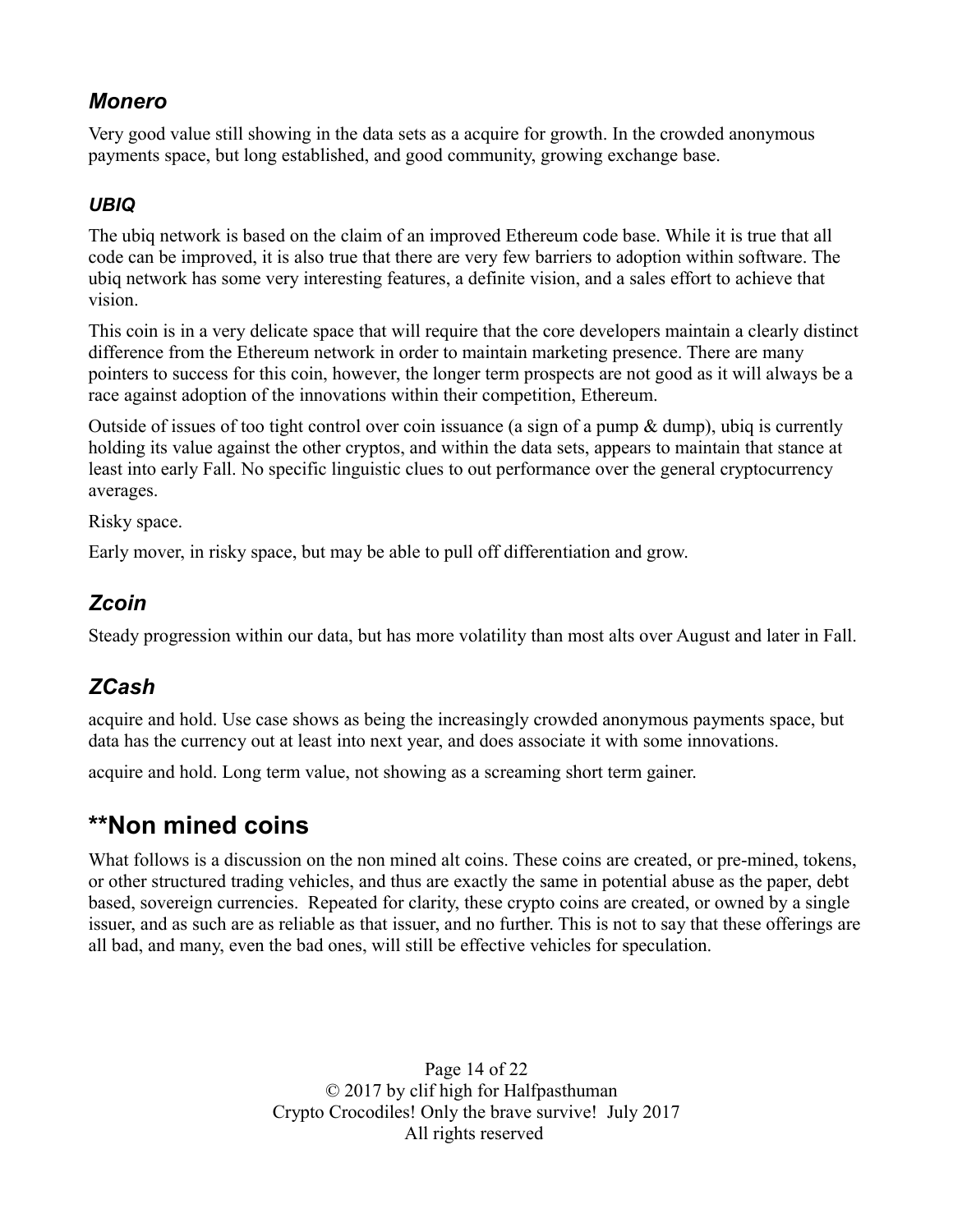### *Golem*

Still showing in the data sets as a good idea in search of a really effective implementation run into a crashing cost structure reducing the value of the their underlying resource (idle computing power) to virtually nothing.

Very intriguing space, very risky space, no successful ventures showing in this area through the next 19 months (our long term data type range), however Golem still shows as being around in early 2018 as the hyperinflation becomes 'intense'.

## *Gnosis*

The Gnosis prediction markets are showing as being a growing 'niche' in the cryptospace that will persist for at least the next several years. These longer term data sets accruing to the GNO coin are forecasting that it will also persist for a number of years. While there is suggested 'wild', and 'scary' levels of 'volatility' coming for these markets, the GNO coin shows it weathering these storms.

As an aside, the longer term data has a 'scandal' breaking out within the 'prediction markets' niche in the next few years that will 'shake' that particular niche to its 'bedrock'. This period (19months to several years out) is indicated to be a period of many months in which 'great fortunes' are 'tossed in the air' like 'bread to seagulls'.

Acquire to hold, longer term. Beware of large price swings due to larger niche market movements some point after mid 2018.

## *Ripple*

A very problematic offering in cryptocurrency markets, the Ripple coin still shows episodic growth, but is also indicated to have 'counter cycle down swings'. This suggests a periodic 'pump and dump' is going to take place. Even within its valuations at this point, there will be some pricing moves that will allow for profits to be taken by the very nimble traders, but most speculators are likely going to little to no gain over the more staid levels of Bitcoin.

## *Santiment*

Santiment is a token attached to a social network interface to network analytics that is markets and trading focused.

It shares many features of my own work in concept, and is likely the first in the tokenized predictive tools market, with an interesting feature that brings in all 4/four of the necessary traits for a successful, and addictive technology.

Its stated goals, and linguistics are good, implementation yet remains.

Acquire this space [predictive tools access via token].

Cautious Acquire and hold.

http://www.santiment.net/

Page 15 of 22 © 2017 by clif high for Halfpasthuman Crypto Crocodiles! Only the brave survive! July 2017 All rights reserved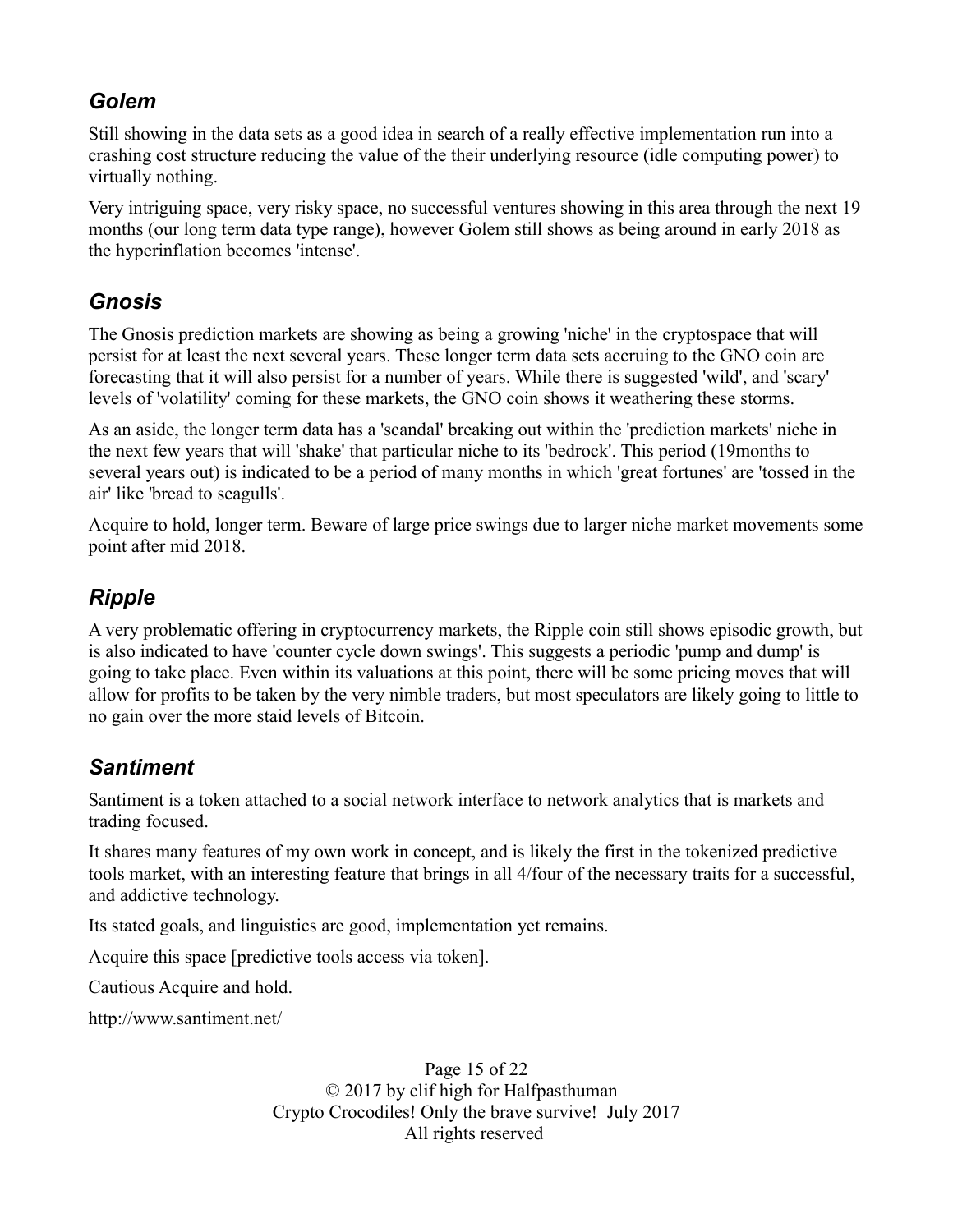#### *Veritaseum*

Veritaseum is still showing as having a hellacious pop in relative weight to ETH as its initial trading is indicated to cause problems for the exchange that opens its trading to the token. This is due to a two fold issue, the first being that the sheer demand is indicated to cause problems as 'few sellers', and many 'demanding acquireers'. This is indicated to lead to 'exchange problems' as they can't handle the demand, and are 'embarrassingly short' on supply.

The data sets have small sets for 'private sales', and a curious creation this day and age, of a 'middleman' or 'private crypto broker' arising who will be able to 'work the fringes of the crowd' to 'acquire quantity'. However, the data sets note, not price break here for bulk purchases, and in fact, the data has 'rumors' of 'wholesale Veritaseum purchases' that will be 'far in excess of currently traded prices'.

Data would have there be a very significant price pop in US dollars for Veritaseum on opening, immediate crashing of the exchange due to overload, then a period of days in which price swings violently on rumor of the 'next momentary opening of the exchange'. This is described as continuing for a few days, then a second exchange will be opened and bottlenecks will ease, and a market will be established in a more or less 'orderly' fashion.

The data would have Veritaseum prove its value by dint of work over these next few months. The data would have this be the first of a series of 'up waves' for Veritaseum over this year and into early 2018.

## **Sovereign Tokens**

Singapore Dollar is being tokenized across the Ethereum network. Other sovereigns can be expected to follow suit, without regard to the success of the Singapore Dollar. Our data sets have these 'sovereigns' as a persistent category in cryptospace over the next few years. Some will be far better managed than others, and it is likely that the Singapore Dollar as crypto will function well.

## *MetalsSpace:*

Always tricky due to the constant manipulation and markets suppression, the data sets have the superior qualities of silver over gold for electrical conduction, especially in 'complex field formation', being a 'new point' for 'price leverage' that will join into the 'precious metals' combat this year. This is indicated to creep into general awareness in late Summer (northern hemisphere) or early Fall, however the data sets have a 'mysterious purchaser' appearing for 'silver' over July. This 'party' is indicated to cause real 'waves' in the price as deliveries become more 'fact' than rumor, and that the 'facts' are startling, and lead to a 'shocking' level of emotional tone uptick in a short period of time. The data would seem to suggest the idea of a 'large purchaser' of 'silver' having to 'go to the well' is going to excite far more than 'talk'. These temporal markers of the mystery, and the large purchase, are indicated to be a part of the 'secrets' about silver that will becoming out in Fall.

There are going to be many different schemes attempting to tie cryptocurrency to precious metals. Our data would suggest this area is too new to trust any of these offerings. Key issues are vaulting and extra

> Page 16 of 22 © 2017 by clif high for Halfpasthuman Crypto Crocodiles! Only the brave survive! July 2017 All rights reserved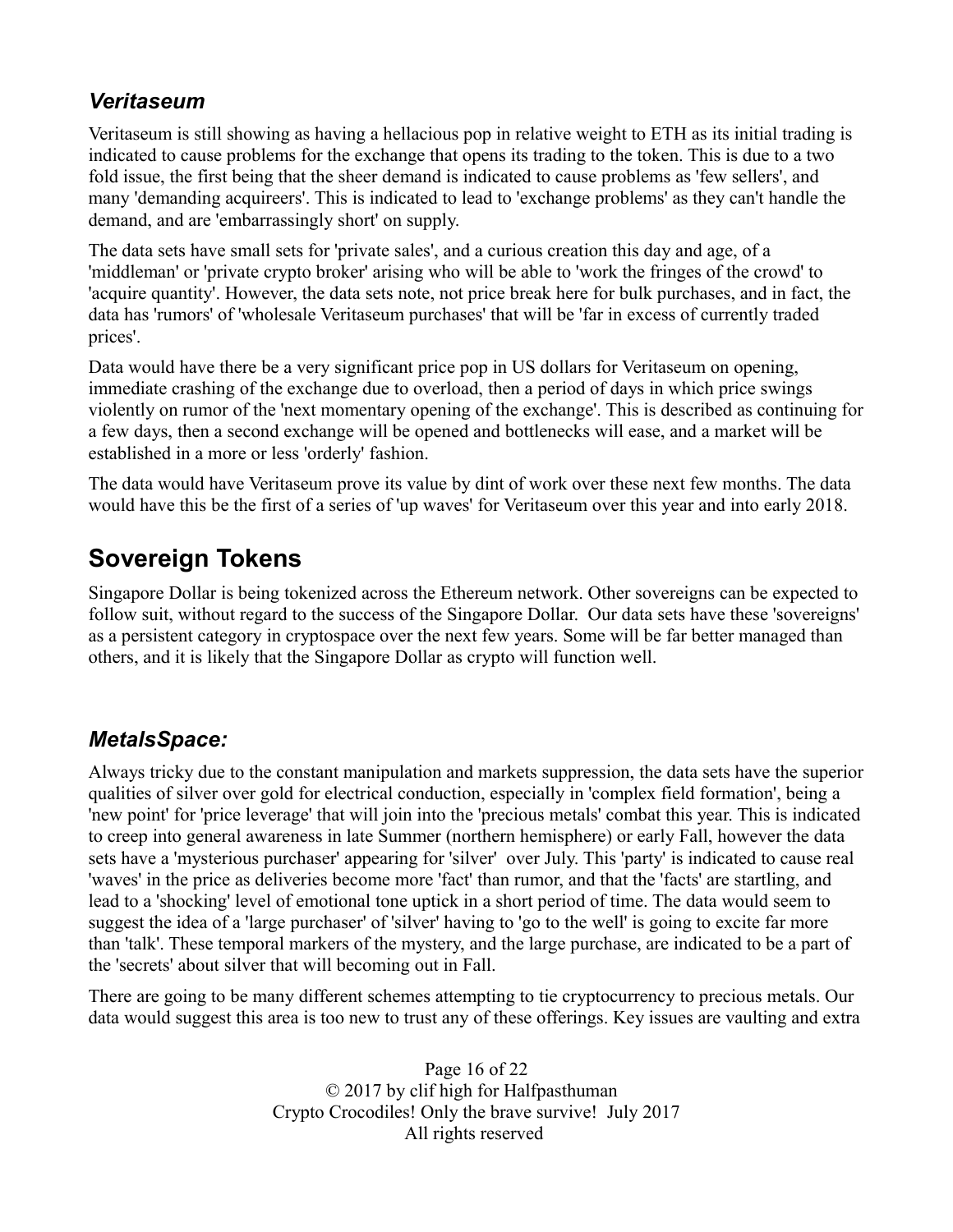systemic legal attachment or confiscation of assets.

#### *DirtSpace:*

As with the precious metals, we note that many different schemes are being presented to tie real estate to cryptocurrency. These are also as flawed as it is the actual material nature of the underlying asset that forms its vulnerability as long as there are more than one legal jurisdiction, and as long as cryptocurrencies are not legally recognized as a lien against physical property.

The future for DirtSpace, especially in the 'soon to be popped bubbles' of Australia and China, is not looking good. Global real estate, both as a market, and a vehicle for capital flows, is going to take a huge backward step, according to our modelspace. The sequence is indicated to be Australia reaching a 'peak of peaks' that will hit the 'press' and 'media' within a 'hot properties 3/three day week's end'. This will be recorded as the top of the top, thereafter, only down hill.

The '3/three day (hot property not temps) week's end' and the 'parties' and 'gaiety' are indicated to become something of an icon for this period, and its ending. The data has the subsequent crashing to be so emotionally damaging that the 'snaps' from that week's end will become as iconic to Australians as 'flappers' are to Americans relative to 1920s, and the subsequent Great Depression of the 1930s.

The data would have Australians form these iconic memories and create these photos this year.

As modelspace is progressed through July and into August, there are many more new sets for language of the Chinese credit crunch or liquidity freeze appearing. These sets are also coincident with other new sets for 'capital flight' from China that will include the 'exposure of a global property (real estate) swapping scheme' that Chinese officialdom will not appreciate officially, though many will use nonetheless.

#### *Conclusion: Courage! Then leap!*

Two categories we are not yet seeing in the rapidly boiling over emergence of cryptos into reality are waste handling, and space based (near earth orbit) industries. Yes, along with SpaceCoins,we are actually anticipating many real "ShitCoins". These will both be very good areas of cryptospace.

Both of these are very key temporal markers in the progression of our modelspace, and the manifesting crypto markets that it models. It is fitting that to observe this, in my opinion, at this stage of their maturity, as many of the cryptos will end up in the shit-house of history, and not in a good way, while others are to become the beginnings of great historical wealth.

The movements of the markets this year, and this Summer especially, will be so remarkable as to form the basis of future study courses. It will be a time of fiery testing. It takes such fires as these to burn off the coating laid on you year by year by civilization. In the end, what will remain, is your character.

Remember, character is not made, forged, or created, merely exposed. We were born this strong, this flame proof, it merely took time to reveal this to ourselves. Now is the time to make use of the new self understanding else universe would not have provided the testing for it.

Be strong! Be nimble! Leap the teeth!

Page 17 of 22 © 2017 by clif high for Halfpasthuman Crypto Crocodiles! Only the brave survive! July 2017 All rights reserved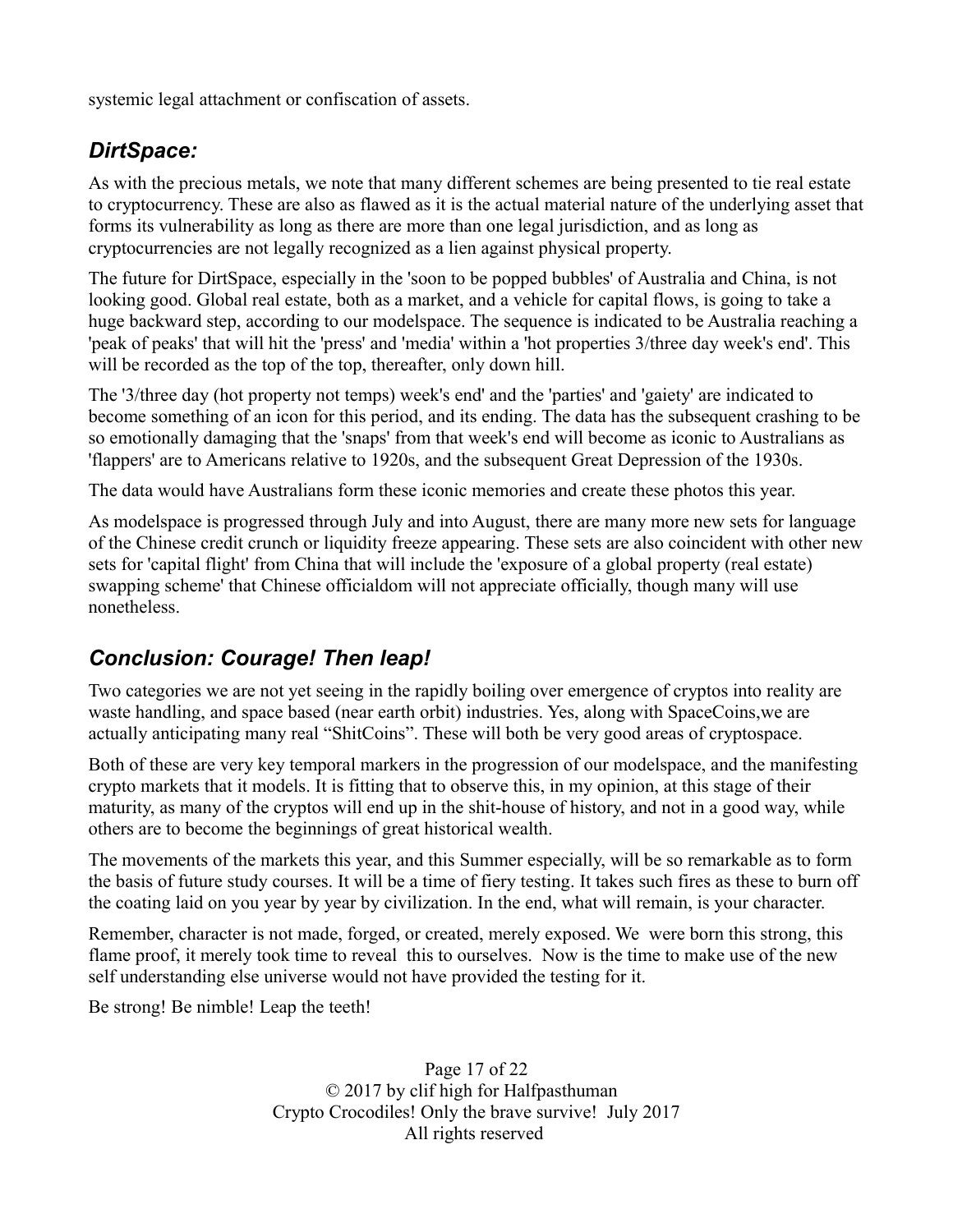\*\*\* Just because you don't see your favorite coin listed herein is not a reason to worry. We are limited by time and processing ability, and the many new coins have large and growing masses of chatter/data so there is more work required to sort out more meaning. Working the system as it will allow. \*\*\*

## **About Predictive Linguistics and our methods**

Predictive Linguistics is the process of using computer software to aggregate vast amounts of written text from the internet by categories delineated by emotional content of the words. Predictive Linguistics uses emotional qualifiers and quantifiers, expressed as numeric values, for each and all words/phrases discovered/filtered in the aggregation process. Over 80 % of all the words gathered will be discarded for one or more reasons.

Predictive Linguistics works as NO conscious expressions are processed through the software.

Rather the contexts discussed within the report in the form of entities and linguistic structures (see below) are read up in the various intake software programs, and the emotional sums of the language found at that time are retrieved. Words that are identified within my system as 'descriptors' are passed through the processing as well. These descriptor words, in the main, are those words and phrases that provide us with the detail sets within the larger context sets.

As an example, the word 'prophecy' may be read up by our software at a sports oriented forum. In that case, perhaps, due to the emotional sums around the context, and the emotional values of the word itself within the lexicon, it would be put into the contextual 'bin' within the database as a 'detail word'. Note that the context of the use of the word in the sports forum is lost in the process and is of no use to us in these circumstances. What occurs is that the word is picked up as being atypical in its context, therefore of high potential 'leakage of future' value. The way this works is that most sports forum language about future events would be statistically more likely to use words such as 'bet' as in 'I bet this XXX will be outcome', or 'I predict', or 'I think that XXX will happen'. So it is the context plus emotional values plus rarity of use within the context that flags words for inclusion in the detail level of the data base. Further, it is worth noting that most detail level words are encountered in our processing mere days before their appearance. Within the IM (immediacy data) primarily, and then within ST (shorter term) data next. But a preponderance are discovered within the IM time period. Perhaps an artifact of our processing, if so, one not explored due to lack of time (cosmic joke noted).

Words are linked by their array values back to the lexicon using our set theory model (see below), and the language used within the interpretation (detail words excepted) derives from the lexicon and its links to the changing nature of contexts as they are represented within our model.

Predictive Linguistics is a field that I pioneered in 1993. The software and lexicon has been in continual change/update mode since. This is due to the constantly changing nature of language and human expression.

Predictive Linguistics works to predict future language about (perhaps) future events, due to the nature of humans. It is my operating assumption that all humans are psychic, though the vast majority do

> Page 18 of 22 © 2017 by clif high for Halfpasthuman Crypto Crocodiles! Only the brave survive! July 2017 All rights reserved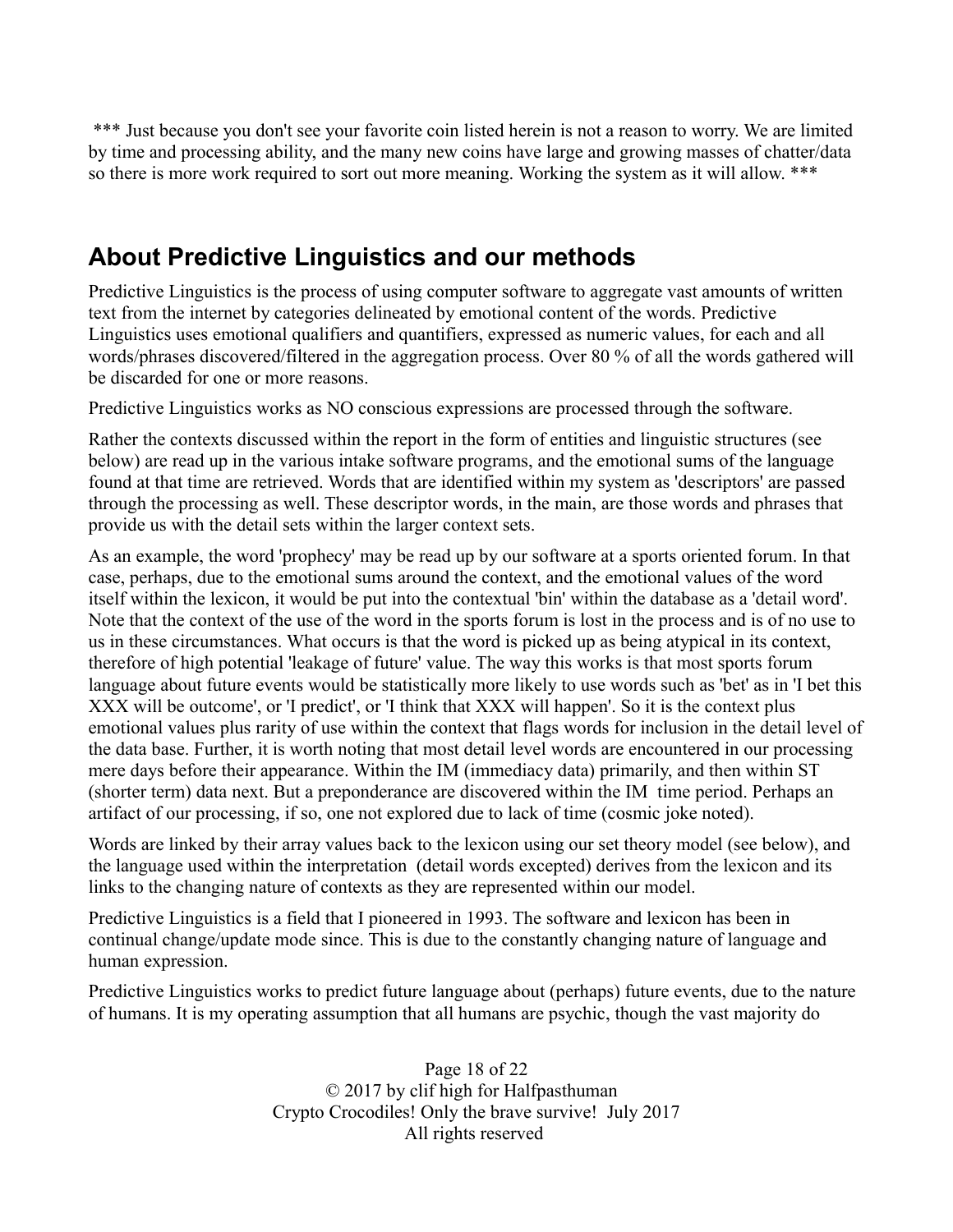nothing to cultivate it as a skill, and are likely unaware of it within themselves. In spite of this, universe and human nature has it that they 'leak' prescient information out continuously in their choice of language. My software processing collects these leaks and aggregates them against a model of a timeline and that information is provided in this report.

The **ALTA report** is an interpretation of the **asymmetric trends** that are occurring even this instant as millions of humans are typing billions of words on the internet. The trends are provided in the form of a discussion of the larger collections of data (dubbed entities) down to the smallest aspect/attribute swept up from daily discussions within that context. Within the ALTA report format, detail words are provided as noted below. Phrases and idiomatic expressions are also provided as details. In the main, geographic references are merely summed, and if deemed pertinent, the largest bag in the collection is discussed as a 'probable', or 'possible' location to the events being referenced within the details.

In our discussions, the interpretation is provided in a nested, set theory (fuzzy logic) pattern.

#### *Definitions:*

*Aspects/Attributes* **are**: collections of data that are within our broader linguistic structures and are the 'supporting' sets that provide our insight into future developments. The Aspect/Attribute sets can be considered as the 'brought along' serendipitous future forecasts by way of links between words in these sets and the lexicon.

*Entities* are: the 'master sets' at the 'top' of our nested linguistic structures and contain all reference that center around the very broad labels that identify the entity: Markets, GlobalPop, and SpaceGoatFarts, as examples.

**Lexicon** is: at its core level, the lexicon is a digital dictionary of words in multiple languages/alphabets stripped of definitions other than such technical elements as 'parts of speech' identifiers.

The lexicon is quite large and is housed in a SQL database heavily populated with triggers and other executable code for maintenance and growth (human language expands continuously, so the lexicon must as well).

Conceptually, at the Prolog software engine processing level, the lexicon is a predicate assignment of a complex, multidimensional array of integers to 'labels', each of which is

> Page 19 of 22 © 2017 by clif high for Halfpasthuman Crypto Crocodiles! Only the brave survive! July 2017 All rights reserved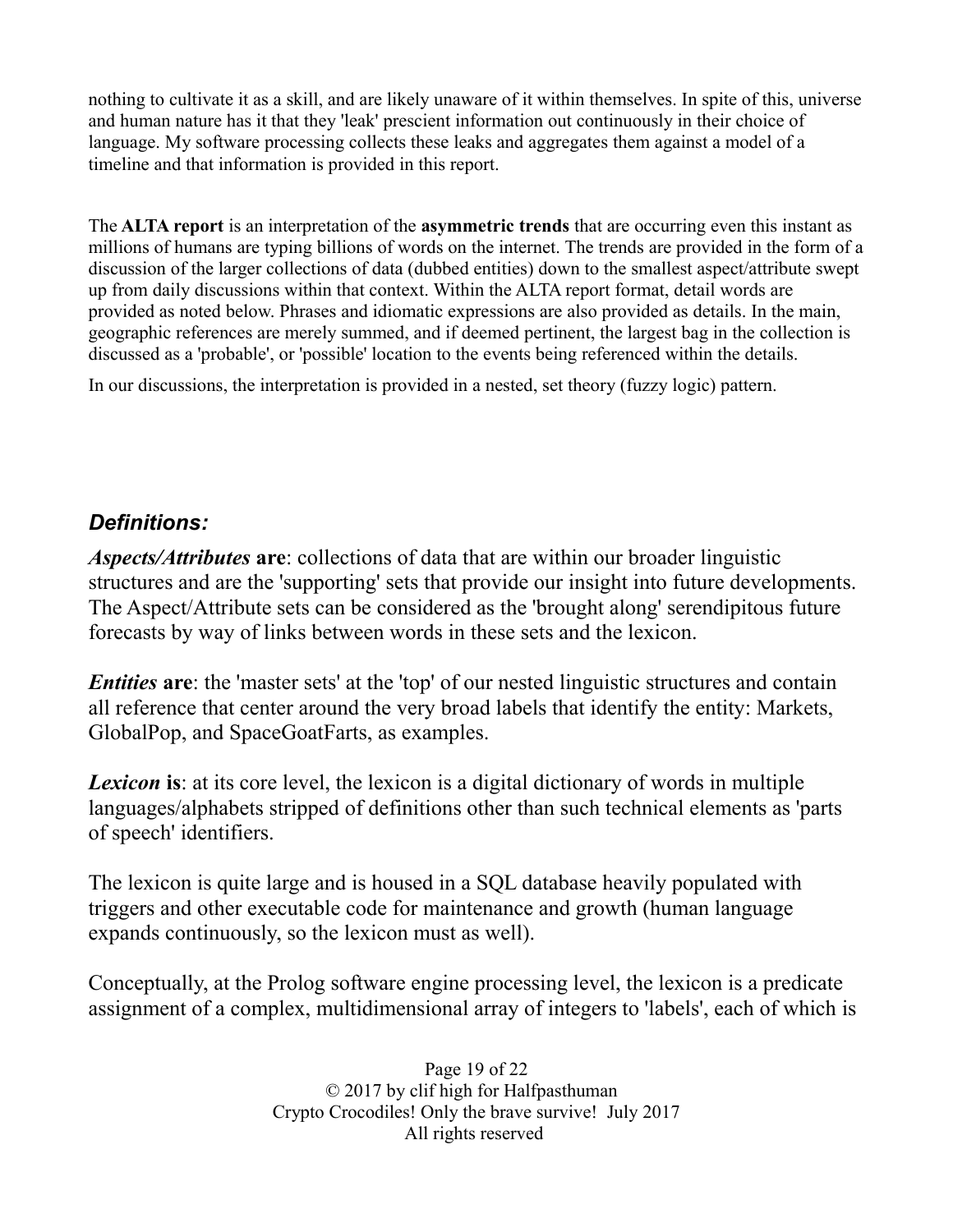a word within the lexicon. The integers within the 8x8x10 level array structure are

composed of: *emotional qualifiers* which are assigned numeric representations of the intensity, duration, impact and other values of the emotional components given by humans to that word.

and also contain: *emotional quantifiers* which are assigned numeric representations of the degree of each of the 'cells' level of 'emotional assignment'.

*Spyders* **are**: Software programs, that once executed are self directing, within programmed limits, thus are called 'bots', and within these constraints are allowed to make choices as to linguistic trails to explore on the internet. The job of the spyders is to search, retrieve and pre-process (part of the exclusions process that will see 90% of all returned data eliminated from consideration in our model) the 'linguistic bytes' (2048 words/phrases in multibyte character format) which are aggregated into our modelspace when processing is complete.

#### **Data Types**

**IM = Immediacy** data with forecasting effectiveness from 3 days to the end of the third week. Error range is 4 weeks.

**ST** = **Shorter Term** data with forecasting effectiveness from the  $4<sup>th</sup>$  week out through and inclusive the end of the  $3<sup>rd</sup>$  month (from date of interpretation). Error range = 4 months.

 $LT = Longer Term data$  with forecasting effectiveness from the end of the  $3<sup>rd</sup>$  month out through and inclusive of the end of the  $19<sup>th</sup>$  month. Error range = 19 months.

#### **Terms employed**:

**Cross links** – links from one cell in the data base and its software representation to another due to a shared linguistic structure or pattern.

**Linguistic structure –** In my modelspace, a linguistic structure is a 'master set' and all its contained sub sets (also known as 'directly held' sub sets). At the very highest level, each and all entities within my model are linguistic structures; which, in their turn, are composed of many sub sets of other linguistic structures. Modelspace allows for 256 layers of 'nesting' of these sets and sub sets. Each of

> Page 20 of 22 © 2017 by clif high for Halfpasthuman Crypto Crocodiles! Only the brave survive! July 2017 All rights reserved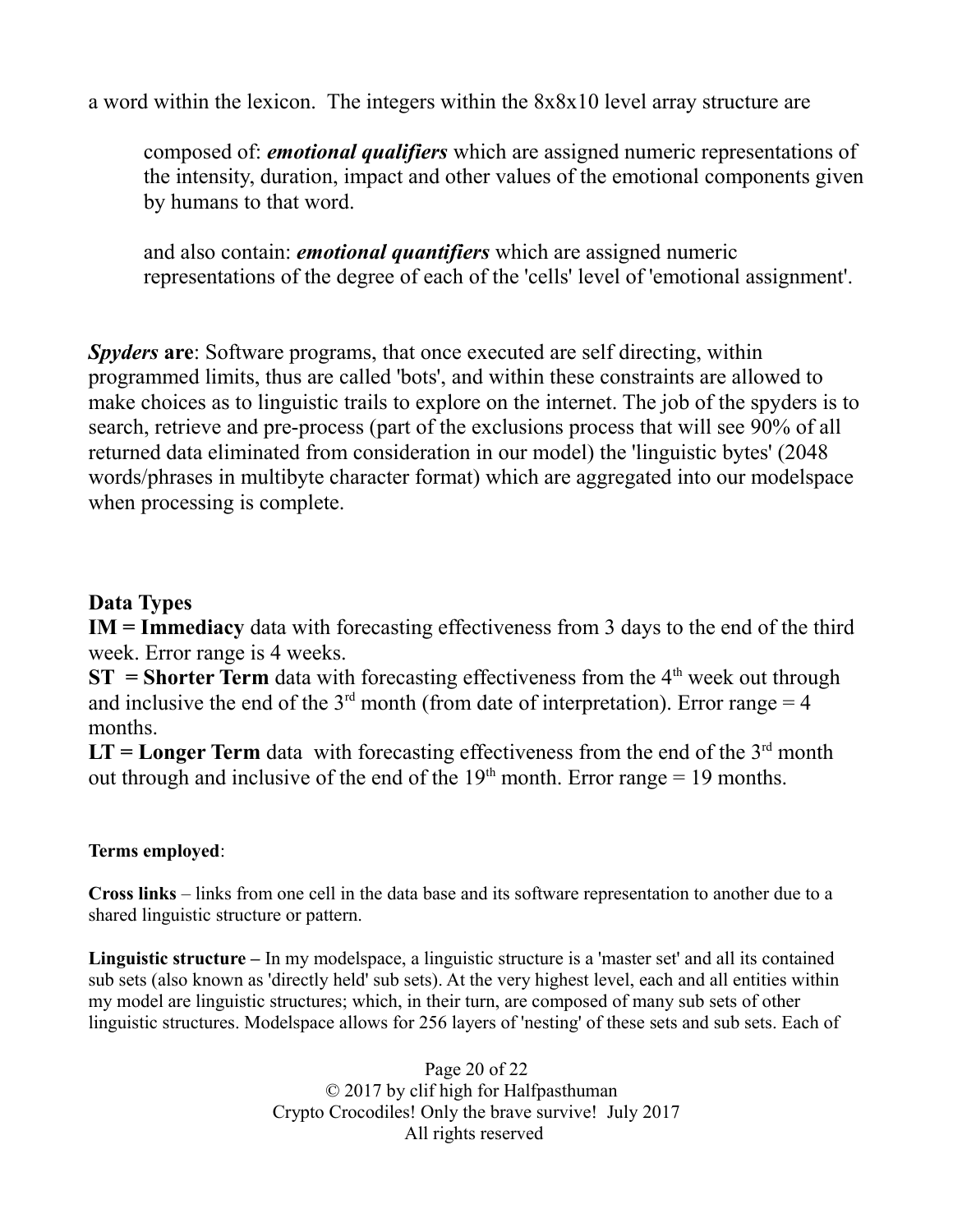which, can and may, be a complex set of its own. Obviously the model is derived from Object Oriented Programming at its highest level.

**Meta Data Layer** – in modelspace, when a meme appears directly held in numerous sets, at the same level of support, it is labeled as a 'meta data layer'. These 'layers' can be thought of as a common linguistic structure that forms with differing supporting sets in the various entities. For clarity, a meme in Terra entity would not have the same supporting sets as that same meme in the GlobalPop entity, but both would be part of the larger meta data layer that the meme reveals.

**Modelspace** – in the interpretation, the data sets are represented on screen in a 'virtual box' fashion in which a 3d box is drawn and the lexicon linked words from the latest data processing are shown within the 3d box by position, and color, brightness and hue of the individual pixels. Using an algorithm of my own design and the predicate calculus of the prolog programming language, modelspace is populated by these data base representations in a manner that resembles 'scatter graphs', but at a 3 dimensional level. By toggling on or off several advanced features of our 3d box software, the various levels of data, and cross links and other technical elements may be displayed.

**MOM** – model of modelspace. In the very first public release of information from my process, a selfreferencing loop was created by internet articles about the release, and thus the next time the spyders were invoked, the process crashed on self-referential, circuitous references to my own work. As a corrective measure, MOM (models of modelspace) was devised as my very improvement on the process. MOM holds a copy of my interpretation as well as links to areas on the net to exclude from consideration within the predictive linguistic work.

**Set –** Our approach involves the use of complex (fuzzy) set theory originating in the software industry's quest for 'intelligent machines' or 'ai (artificial intelligence)'. In our approach, the fuzzy sets are based on the ability to define such concepts as 'near', 'close to', 'about', and 'like' among many others which provide me the ability to assign a numeric representation as a 'quantifier' to human emotions which are the key element to future forecasting from predictive linguistics.

**Temporal Echo** – these are linguistic echos across time that will reference the same, previously forecast, meme and its emotional parameters. The language manifest in both instances, that is, the temporal (meme) anchor and its echo will be related to each other, though frequently the repeating echo is larger in both scope and intensity. In some cases the meme is 'completed' in our predictive linguistics sense of that word by the echo phase of the meme.

**TM = Temporal Marker**, think of this as a 'book mark' against which you may remember specific details of the forecast. These are chosen due to some (more or less) easily identified linguistic 'tell-tale' that we expect to show up in the forecast language within media discussions.

> Page 21 of 22 © 2017 by clif high for Halfpasthuman Crypto Crocodiles! Only the brave survive! July 2017 All rights reserved